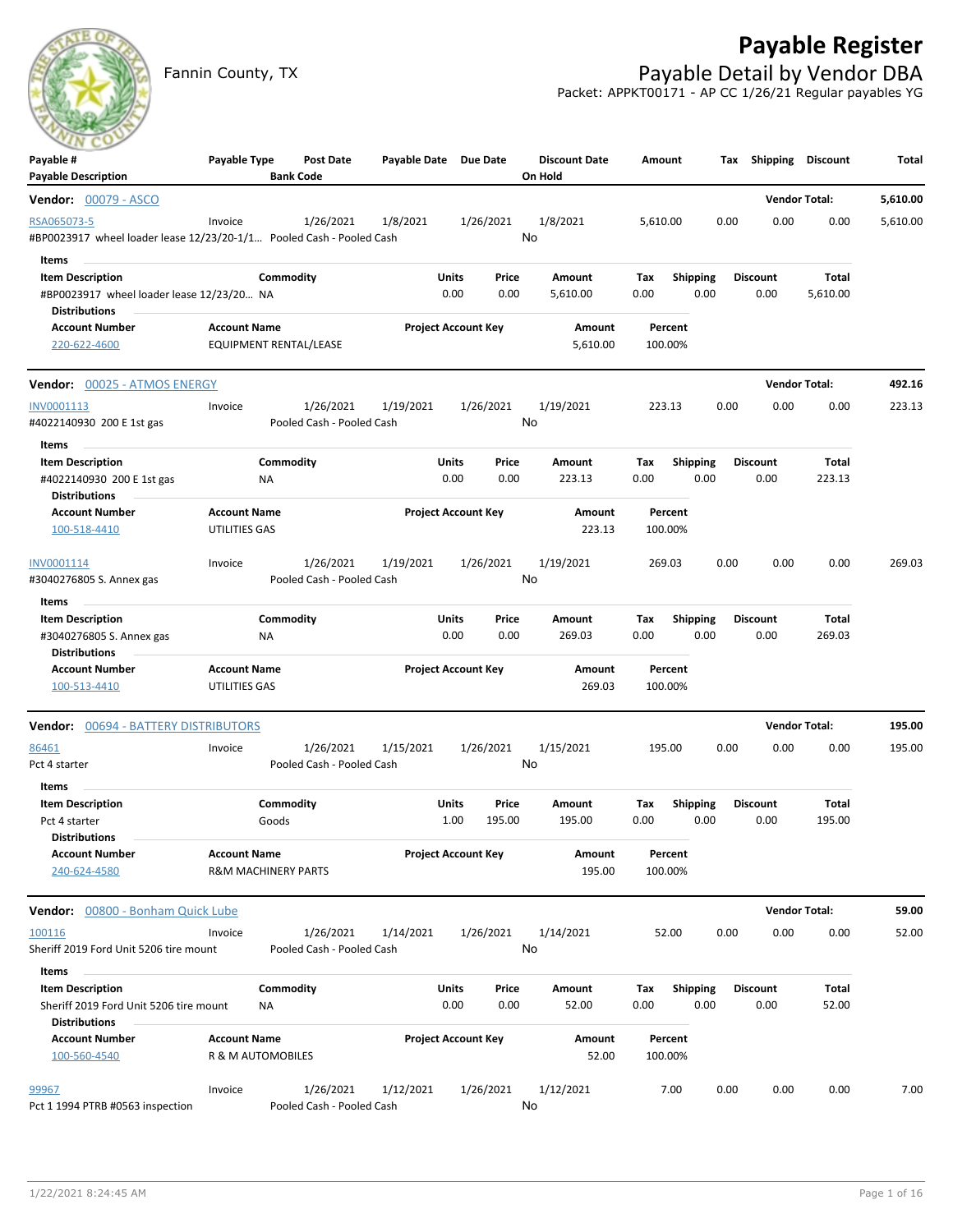| <b>Payable Register</b>                                                             |                                             |                                |                                        |                            |               |               |                                 |             |                         |      |                         | Packet: APPKT00171 - AP CC 1/26/21 Regular payables YG |          |
|-------------------------------------------------------------------------------------|---------------------------------------------|--------------------------------|----------------------------------------|----------------------------|---------------|---------------|---------------------------------|-------------|-------------------------|------|-------------------------|--------------------------------------------------------|----------|
| Payable #<br><b>Payable Description</b>                                             | Payable Type                                | <b>Bank Code</b>               | <b>Post Date</b>                       | Payable Date Due Date      |               |               | <b>Discount Date</b><br>On Hold | Amount      |                         |      | Tax Shipping Discount   |                                                        | Total    |
| Items                                                                               |                                             |                                |                                        |                            |               |               |                                 |             |                         |      |                         |                                                        |          |
| <b>Item Description</b><br>Pct 1 1994 PTRB #0563 inspection<br><b>Distributions</b> |                                             | Commodity<br>NA                |                                        |                            | Units<br>0.00 | Price<br>0.00 | Amount<br>7.00                  | Tax<br>0.00 | Shipping<br>0.00        |      | <b>Discount</b><br>0.00 | Total<br>7.00                                          |          |
| <b>Account Number</b><br>210-621-4580                                               | <b>Account Name</b>                         | <b>R&amp;M MACHINERY PARTS</b> |                                        | <b>Project Account Key</b> |               |               | Amount<br>7.00                  |             | Percent<br>100.00%      |      |                         |                                                        |          |
| Vendor: 00046 - BONHAM, CITY OF                                                     |                                             |                                |                                        |                            |               |               |                                 |             |                         |      |                         | <b>Vendor Total:</b>                                   | 807.68   |
| INV0001152                                                                          | Invoice                                     |                                | 1/26/2021                              | 1/20/2021                  |               | 1/26/2021     | 1/20/2021                       | 807.68      |                         | 0.00 | 0.00                    | 0.00                                                   | 807.68   |
| Animal control 6/11/20-12/15/20                                                     |                                             |                                | Pooled Cash - Pooled Cash              |                            |               |               | No                              |             |                         |      |                         |                                                        |          |
| Items                                                                               |                                             |                                |                                        |                            |               |               |                                 |             |                         |      |                         |                                                        |          |
| <b>Item Description</b>                                                             |                                             | Commodity                      |                                        |                            | Units         | Price         | Amount                          | Tax         | <b>Shipping</b>         |      | <b>Discount</b>         | Total                                                  |          |
| Animal control 6/11/20-12/15/20<br><b>Distributions</b>                             |                                             | ΝA                             |                                        |                            | 0.00          | 0.00          | 807.68                          | 0.00        | 0.00                    |      | 0.00                    | 807.68                                                 |          |
| <b>Account Number</b><br>100-555-4410                                               | <b>Account Name</b>                         |                                | ANIMAL CONTROL OFFICER/SERVICES        | <b>Project Account Key</b> |               |               | Amount<br>807.68                |             | Percent<br>100.00%      |      |                         |                                                        |          |
| <b>Vendor: 00725 - BRANNAN, QUIENCY SMITH</b>                                       |                                             |                                |                                        |                            |               |               |                                 |             |                         |      |                         | <b>Vendor Total:</b>                                   | 1,096.00 |
| INV0001116                                                                          | Invoice                                     |                                | 1/26/2021                              | 1/15/2021                  |               | 1/26/2021     | 1/15/2021                       | 400.00      |                         | 0.00 | 0.00                    | 0.00                                                   | 400.00   |
| 50456 Henderson Co Ct@Law                                                           |                                             |                                | Pooled Cash - Pooled Cash              |                            |               |               | No                              |             |                         |      |                         |                                                        |          |
| Items                                                                               |                                             |                                |                                        |                            |               |               |                                 |             |                         |      |                         |                                                        |          |
| <b>Item Description</b>                                                             |                                             | Commodity                      |                                        |                            | Units         | Price         | Amount                          | Tax         | <b>Shipping</b>         |      | <b>Discount</b>         | Total                                                  |          |
| 50456 Henderson Co Ct@Law<br><b>Distributions</b>                                   |                                             | ΝA                             |                                        |                            | 0.00          | 0.00          | 400.00                          | 0.00        | 0.00                    |      | 0.00                    | 400.00                                                 |          |
| <b>Account Number</b><br>100-410-4240                                               | <b>Account Name</b>                         | <b>INDIGENT ATTORNEY FEES</b>  |                                        | <b>Project Account Key</b> |               |               | Amount<br>400.00                |             | Percent<br>100.00%      |      |                         |                                                        |          |
| INV0001118                                                                          | Invoice                                     |                                | 1/26/2021                              | 12/20/2020                 |               | 1/26/2021     | 12/20/2020                      |             | 376.00                  | 0.00 | 0.00                    | 0.00                                                   | 376.00   |
| CR-19-27190 Piper Dst Ct                                                            |                                             |                                | Pooled Cash - Pooled Cash              |                            |               |               | No                              |             |                         |      |                         |                                                        |          |
| Items                                                                               |                                             |                                |                                        |                            |               |               |                                 |             |                         |      |                         |                                                        |          |
| <b>Item Description</b><br>CR-19-27190 Piper Dst Ct<br><b>Distributions</b>         |                                             | Commodity<br>NA                |                                        |                            | Units<br>0.00 | Price<br>0.00 | Amount<br>376.00                | Tax<br>0.00 | <b>Shipping</b><br>0.00 |      | <b>Discount</b><br>0.00 | Total<br>376.00                                        |          |
| <b>Account Number</b>                                                               | <b>Account Name</b>                         |                                |                                        | <b>Project Account Key</b> |               |               | Amount                          |             | Percent                 |      |                         |                                                        |          |
| 100-435-4370                                                                        | <b>ATTORNEY FEES</b>                        |                                |                                        |                            |               |               | 376.00                          |             | 100.00%                 |      |                         |                                                        |          |
| INV0001120                                                                          | Invoice                                     |                                | 1/26/2021                              | 12/20/2020                 |               | 1/26/2021     | 12/20/2020                      |             | 72.00                   | 0.00 | 0.00                    | 0.00                                                   | 72.00    |
| CR-16-26147 Wilson Dst Ct                                                           |                                             |                                | Pooled Cash - Pooled Cash              |                            |               |               | No                              |             |                         |      |                         |                                                        |          |
| Items                                                                               |                                             |                                |                                        |                            |               |               |                                 |             |                         |      |                         |                                                        |          |
| <b>Item Description</b>                                                             |                                             | Commodity                      |                                        |                            | Units         | Price         | Amount                          | Tax         | <b>Shipping</b>         |      | <b>Discount</b>         | Total                                                  |          |
| CR-16-26147 Wilson Dst Ct<br><b>Distributions</b>                                   |                                             | ΝA                             |                                        |                            | 0.00          | 0.00          | 72.00                           | 0.00        | 0.00                    |      | 0.00                    | 72.00                                                  |          |
| <b>Account Number</b><br>100-435-4370                                               | <b>Account Name</b><br><b>ATTORNEY FEES</b> |                                |                                        | <b>Project Account Key</b> |               |               | Amount<br>72.00                 |             | Percent<br>100.00%      |      |                         |                                                        |          |
| INV0001141                                                                          | Invoice                                     |                                | 1/26/2021                              | 12/20/2020                 |               | 1/26/2021     | 12/20/2020                      |             | 248.00                  | 0.00 | 0.00                    | 0.00                                                   | 248.00   |
| CR-20-27672 Bilbrey Dst Ct                                                          |                                             |                                | Pooled Cash - Pooled Cash              |                            |               |               | No                              |             |                         |      |                         |                                                        |          |
| Items<br><b>Item Description</b>                                                    |                                             | Commodity                      |                                        |                            | Units         | Price         | Amount                          | Tax         | <b>Shipping</b>         |      | <b>Discount</b>         | Total                                                  |          |
| CR-20-27672 Bilbrey Dst Ct<br><b>Distributions</b>                                  |                                             | ΝA                             |                                        |                            | 0.00          | 0.00          | 248.00                          | 0.00        | 0.00                    |      | 0.00                    | 248.00                                                 |          |
| <b>Account Number</b><br>100-435-4370                                               | <b>Account Name</b><br><b>ATTORNEY FEES</b> |                                |                                        | <b>Project Account Key</b> |               |               | Amount<br>248.00                |             | Percent<br>100.00%      |      |                         |                                                        |          |
| <b>Vendor: 00449 - BRESE-LEBRON LAW, PLLC</b>                                       |                                             |                                |                                        |                            |               |               |                                 |             |                         |      |                         | <b>Vendor Total:</b>                                   | 136.00   |
| <u> 268</u><br>CR-15-25479 Durrett Dst Ct                                           | Invoice                                     |                                | 1/26/2021<br>Pooled Cash - Pooled Cash | 12/16/2020                 |               | 1/26/2021     | 12/16/2020<br>No                |             | 136.00                  | 0.00 | 0.00                    | 0.00                                                   | 136.00   |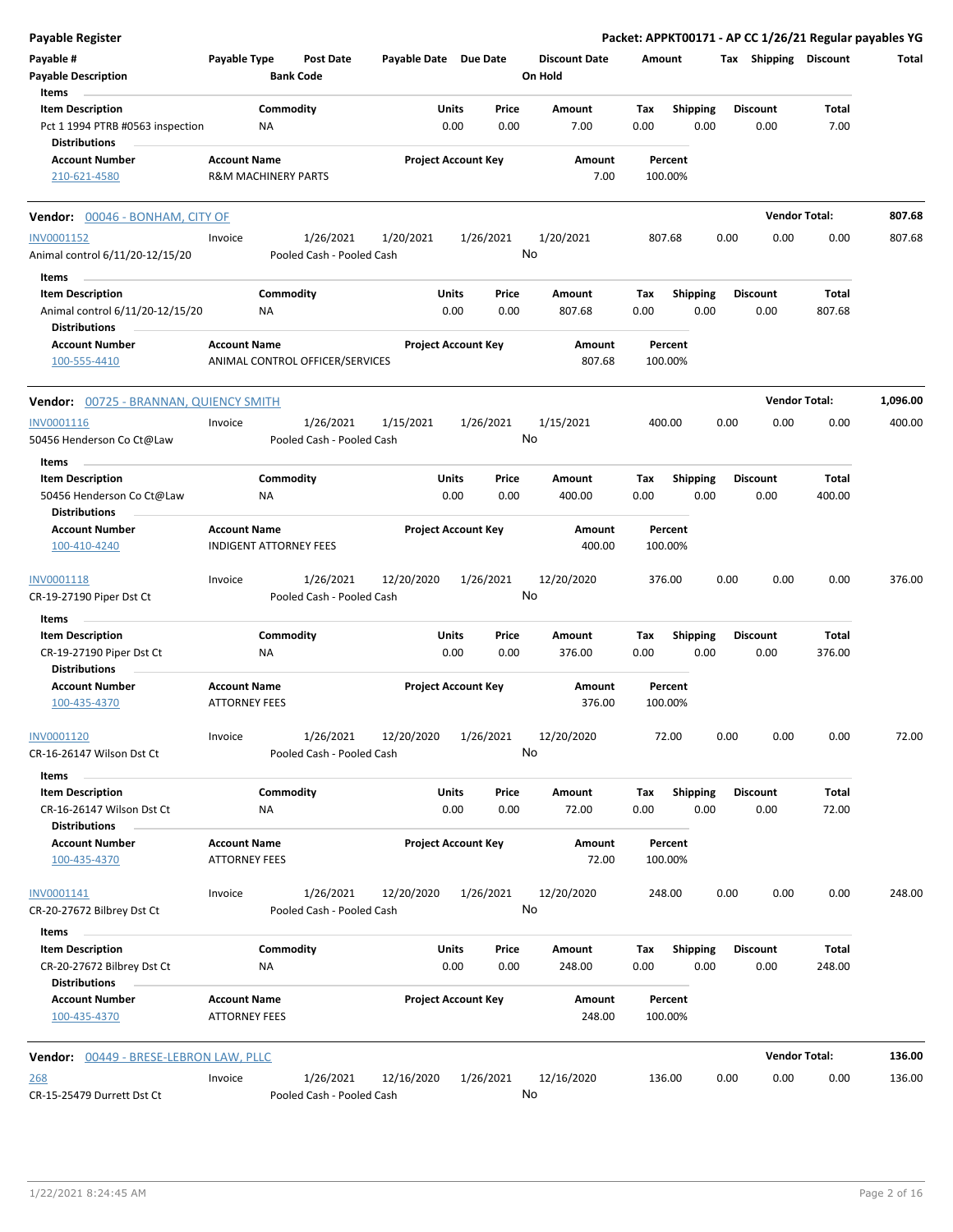| <b>Payable Register</b>                                                          |                      |                               |           |                       |                            |               |                      |             |                         |      |                         |                       | Packet: APPKT00171 - AP CC 1/26/21 Regular payables YG |
|----------------------------------------------------------------------------------|----------------------|-------------------------------|-----------|-----------------------|----------------------------|---------------|----------------------|-------------|-------------------------|------|-------------------------|-----------------------|--------------------------------------------------------|
| Payable #                                                                        | Payable Type         | <b>Post Date</b>              |           | Payable Date Due Date |                            |               | <b>Discount Date</b> | Amount      |                         |      |                         | Tax Shipping Discount | Total                                                  |
| <b>Payable Description</b>                                                       |                      | <b>Bank Code</b>              |           |                       |                            |               | On Hold              |             |                         |      |                         |                       |                                                        |
| Items                                                                            |                      |                               |           |                       |                            |               |                      |             |                         |      |                         |                       |                                                        |
| <b>Item Description</b>                                                          |                      | Commodity                     |           |                       | Units                      | Price         | Amount               | Tax         | <b>Shipping</b>         |      | <b>Discount</b>         | Total                 |                                                        |
| CR-15-25479 Durrett Dst Ct<br><b>Distributions</b>                               |                      | ΝA                            |           |                       | 0.00                       | 0.00          | 136.00               | 0.00        | 0.00                    |      | 0.00                    | 136.00                |                                                        |
| <b>Account Number</b>                                                            | <b>Account Name</b>  |                               |           |                       | <b>Project Account Key</b> |               | Amount               |             | Percent                 |      |                         |                       |                                                        |
| 100-435-4370                                                                     | <b>ATTORNEY FEES</b> |                               |           |                       |                            |               | 136.00               | 100.00%     |                         |      |                         |                       |                                                        |
| <b>Vendor:</b> 00508 - Bryco-Bryant Co                                           |                      |                               |           |                       |                            |               |                      |             |                         |      |                         | <b>Vendor Total:</b>  | 102,962.05                                             |
| <u>18</u>                                                                        | Invoice              |                               | 1/26/2021 | 1/18/2021             |                            | 1/26/2021     | 1/18/2021            | 102,962.05  |                         | 0.00 | 0.00                    | 0.00                  | 102,962.05                                             |
| Courthouse masonry                                                               |                      | Pooled Cash - Pooled Cash     |           |                       |                            | No            |                      |             |                         |      |                         |                       |                                                        |
| Items                                                                            |                      |                               |           |                       |                            |               |                      |             |                         |      |                         |                       |                                                        |
| <b>Item Description</b>                                                          |                      | Commodity                     |           |                       | Units                      | Price         | Amount               | Tax         | <b>Shipping</b>         |      | <b>Discount</b>         | <b>Total</b>          |                                                        |
| Courthouse masonry                                                               |                      | ΝA                            |           |                       | 0.00                       | 0.00          | 102,962.05           | 0.00        | 0.00                    |      | 0.00                    | 102,962.05            |                                                        |
| <b>Distributions</b>                                                             |                      |                               |           |                       |                            |               |                      |             |                         |      |                         |                       |                                                        |
| <b>Account Number</b><br>690-669-1680                                            | <b>Account Name</b>  | <b>MASONRY AND STONE</b>      |           |                       | <b>Project Account Key</b> |               | Amount<br>102,962.05 | 100.00%     | Percent                 |      |                         |                       |                                                        |
| <b>Vendor:</b> VEN02089 - Cirro Energy                                           |                      |                               |           |                       |                            |               |                      |             |                         |      |                         | <b>Vendor Total:</b>  | 447.78                                                 |
| 322000616721                                                                     | Invoice              |                               | 1/26/2021 | 1/11/2021             |                            | 1/26/2021     | 1/11/2021            | 447.78      |                         | 0.00 | 0.00                    | 0.00                  | 447.78                                                 |
| EMS Leonard electric 12/10/20-1/8/21                                             |                      | Pooled Cash - Pooled Cash     |           |                       |                            | No            |                      |             |                         |      |                         |                       |                                                        |
| Items                                                                            |                      |                               |           |                       |                            |               |                      |             |                         |      |                         |                       |                                                        |
| <b>Item Description</b>                                                          |                      | Commodity                     |           |                       | Units                      | Price         | Amount               | Tax         | <b>Shipping</b>         |      | <b>Discount</b>         | Total                 |                                                        |
| EMS Leonard electric 12/10/20-1/8/21<br><b>Distributions</b>                     |                      | ΝA                            |           |                       | 0.00                       | 0.00          | 447.78               | 0.00        | 0.00                    |      | 0.00                    | 447.78                |                                                        |
| <b>Account Number</b>                                                            | <b>Account Name</b>  |                               |           |                       | <b>Project Account Key</b> |               | Amount               |             | Percent                 |      |                         |                       |                                                        |
| 100-540-4400                                                                     |                      | UTILITIES ELECTRICITY         |           |                       |                            |               | 447.78               | 100.00%     |                         |      |                         |                       |                                                        |
| Vendor: 00732 - DRAKE, ROY V.                                                    |                      |                               |           |                       |                            |               |                      |             |                         |      |                         | <b>Vendor Total:</b>  | 125.00                                                 |
| INV0001122                                                                       | Invoice              |                               | 1/26/2021 | 1/16/2021             |                            | 1/26/2021     | 1/16/2021            | 125.00      |                         | 0.00 | 0.00                    | 0.00                  | 125.00                                                 |
| $1/15/21$ Lane eval                                                              |                      | Pooled Cash - Pooled Cash     |           |                       |                            | No            |                      |             |                         |      |                         |                       |                                                        |
| Items                                                                            |                      |                               |           |                       |                            |               |                      |             |                         |      |                         |                       |                                                        |
| <b>Item Description</b>                                                          |                      | Commodity                     |           |                       | Units                      | Price         | Amount               | Tax         | <b>Shipping</b>         |      | <b>Discount</b>         | Total                 |                                                        |
| $1/15/21$ Lane eval                                                              |                      | ΝA                            |           |                       | 0.00                       | 0.00          | 125.00               | 0.00        | 0.00                    |      | 0.00                    | 125.00                |                                                        |
| <b>Distributions</b>                                                             |                      |                               |           |                       |                            |               |                      |             |                         |      |                         |                       |                                                        |
| <b>Account Number</b><br>100-560-2500                                            | <b>Account Name</b>  | <b>EMPLOYEE PHYSICALS</b>     |           |                       | <b>Project Account Key</b> |               | Amount<br>125.00     | 100.00%     | Percent                 |      |                         |                       |                                                        |
| Vendor: 00438 - EVANS, MICHAEL S.                                                |                      |                               |           |                       |                            |               |                      |             |                         |      |                         | <b>Vendor Total:</b>  | 300.00                                                 |
| INV0001121                                                                       | Invoice              |                               | 1/26/2021 | 1/14/2021             |                            | 1/26/2021     | 1/14/2021            | 300.00      |                         | 0.00 | 0.00                    | 0.00                  | 300.00                                                 |
| 50429 Sanders Co Ct@Law                                                          |                      | Pooled Cash - Pooled Cash     |           |                       |                            |               | No                   |             |                         |      |                         |                       |                                                        |
| Items                                                                            |                      |                               |           |                       |                            |               |                      |             |                         |      |                         |                       |                                                        |
| <b>Item Description</b>                                                          |                      | Commodity                     |           |                       | Units                      | Price         | Amount               | Tax         | <b>Shipping</b>         |      | <b>Discount</b>         | Total                 |                                                        |
| 50429 Sanders Co Ct@Law<br><b>Distributions</b>                                  |                      | NA                            |           |                       | 0.00                       | 0.00          | 300.00               | 0.00        | 0.00                    |      | 0.00                    | 300.00                |                                                        |
| <b>Account Number</b><br>100-410-4240                                            | <b>Account Name</b>  | <b>INDIGENT ATTORNEY FEES</b> |           |                       | <b>Project Account Key</b> |               | Amount<br>300.00     | 100.00%     | Percent                 |      |                         |                       |                                                        |
| <b>Vendor: 00335 - FANNIN COUNTY ELEC. CO-OP, INC</b>                            |                      |                               |           |                       |                            |               |                      |             |                         |      |                         | <b>Vendor Total:</b>  | 278.30                                                 |
| INV0001123                                                                       | Invoice              |                               | 1/26/2021 | 1/8/2021              |                            | 1/26/2021     | 1/8/2021             | 278.30      |                         | 0.00 | 0.00                    | 0.00                  | 278.30                                                 |
| Pct 3 electric 12/7/20-1/7/21                                                    |                      | Pooled Cash - Pooled Cash     |           |                       |                            | No            |                      |             |                         |      |                         |                       |                                                        |
| Items                                                                            |                      |                               |           |                       |                            |               |                      |             |                         |      |                         |                       |                                                        |
| <b>Item Description</b><br>Pct 3 electric 12/7/20-1/7/21<br><b>Distributions</b> |                      | Commodity<br>NA               |           |                       | Units<br>0.00              | Price<br>0.00 | Amount<br>278.30     | Tax<br>0.00 | <b>Shipping</b><br>0.00 |      | <b>Discount</b><br>0.00 | Total<br>278.30       |                                                        |
| <b>Account Number</b><br>230-623-4400                                            | <b>Account Name</b>  | UTILITY ELECTRICITY           |           |                       | <b>Project Account Key</b> |               | Amount<br>278.30     | 100.00%     | Percent                 |      |                         |                       |                                                        |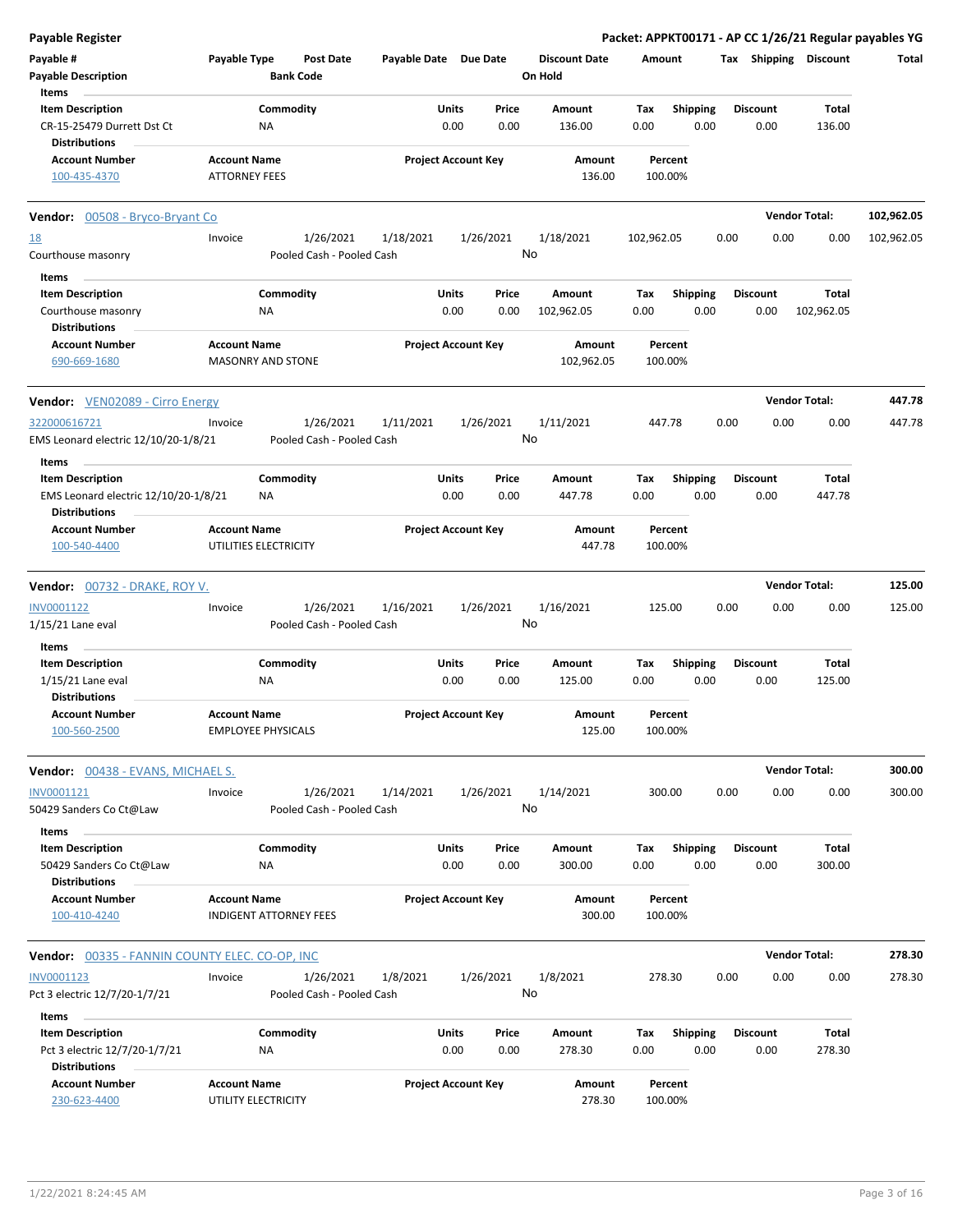| <b>Payable Register</b>                                                                          |                                                       |                                        |                       |                            |               |                                 |                    |                         |      |                         | Packet: APPKT00171 - AP CC 1/26/21 Regular payables YG |          |
|--------------------------------------------------------------------------------------------------|-------------------------------------------------------|----------------------------------------|-----------------------|----------------------------|---------------|---------------------------------|--------------------|-------------------------|------|-------------------------|--------------------------------------------------------|----------|
| Payable #<br><b>Payable Description</b>                                                          | Payable Type                                          | <b>Post Date</b><br><b>Bank Code</b>   | Payable Date Due Date |                            |               | <b>Discount Date</b><br>On Hold | Amount             |                         |      | Tax Shipping Discount   |                                                        | Total    |
| Vendor: 00797 - FANNIN COUNTY TAX ASSESSOR-COL                                                   |                                                       |                                        |                       |                            |               |                                 |                    |                         |      |                         | <b>Vendor Total:</b>                                   | 7.50     |
| INV0001151<br>Pct 1 1994 PTRB #0563 Plate 9104931 registrat Pooled Cash - Pooled Cash            | Invoice                                               | 1/26/2021                              | 1/21/2021             | 1/26/2021                  | No            | 1/21/2021                       | 7.50               |                         | 0.00 | 0.00                    | 0.00                                                   | 7.50     |
| Items<br><b>Item Description</b><br>Pct 1 1994 PTRB #0563 Plate 9104931 regi NA<br>Distributions |                                                       | Commodity                              |                       | Units<br>0.00              | Price<br>0.00 | Amount<br>7.50                  | Tax<br>0.00        | <b>Shipping</b><br>0.00 |      | <b>Discount</b><br>0.00 | Total<br>7.50                                          |          |
| <b>Account Number</b><br>210-621-4580                                                            | <b>Account Name</b><br><b>R&amp;M MACHINERY PARTS</b> |                                        |                       | <b>Project Account Key</b> |               | Amount<br>7.50                  | Percent<br>100.00% |                         |      |                         |                                                        |          |
| Vendor: 00148 - FEDEX                                                                            |                                                       |                                        |                       |                            |               |                                 |                    |                         |      |                         | <b>Vendor Total:</b>                                   | 38.77    |
| 7-245-15226<br>SO postage                                                                        | Invoice                                               | 1/26/2021<br>Pooled Cash - Pooled Cash | 1/14/2021             | 1/26/2021                  | No            | 1/14/2021                       | 38.77              |                         | 0.00 | 0.00                    | 0.00                                                   | 38.77    |
| Items<br><b>Item Description</b><br>SO postage                                                   | NA                                                    | Commodity                              |                       | Units<br>0.00              | Price<br>0.00 | Amount<br>38.77                 | Tax<br>0.00        | <b>Shipping</b><br>0.00 |      | <b>Discount</b><br>0.00 | Total<br>38.77                                         |          |
| <b>Distributions</b><br>Account Number<br>100-560-3110                                           | <b>Account Name</b><br><b>POSTAGE</b>                 |                                        |                       | <b>Project Account Key</b> |               | Amount<br>38.77                 | Percent<br>100.00% |                         |      |                         |                                                        |          |
| Vendor: 00512 - GAYLON P. RIDDELS LAW FIRM, PC                                                   |                                                       |                                        |                       |                            |               |                                 |                    |                         |      |                         | <b>Vendor Total:</b>                                   | 3,032.40 |
| INV0001119<br>CR-20-27515 Angeles Dst Ct<br>Items                                                | Invoice                                               | 1/26/2021<br>Pooled Cash - Pooled Cash | 12/29/2020            | 1/26/2021                  | No            | 12/29/2020                      | 3,032.40           |                         | 0.00 | 0.00                    | 0.00                                                   | 3,032.40 |
| <b>Item Description</b><br>CR-20-27515 Angeles Dst Ct<br><b>Distributions</b>                    | ΝA                                                    | Commodity                              |                       | Units<br>0.00              | Price<br>0.00 | Amount<br>3,032.40              | Tax<br>0.00        | <b>Shipping</b><br>0.00 |      | <b>Discount</b><br>0.00 | Total<br>3,032.40                                      |          |
| <b>Account Number</b><br>100-435-4370                                                            | <b>Account Name</b><br><b>ATTORNEY FEES</b>           |                                        |                       | <b>Project Account Key</b> |               | Amount<br>3,032.40              | Percent<br>100.00% |                         |      |                         |                                                        |          |
| Vendor: VEN02275 - Giles, Joe                                                                    |                                                       |                                        |                       |                            |               |                                 |                    |                         |      |                         | <b>Vendor Total:</b>                                   | 20.00    |
| INV0001153<br>gas reimbursement                                                                  | Invoice                                               | 1/26/2021<br>Pooled Cash - Pooled Cash | 1/13/2021             | 1/26/2021                  | No            | 1/13/2021                       | 20.00              |                         | 0.00 | 0.00                    | 0.00                                                   | 20.00    |
| Items<br><b>Item Description</b><br>gas reimbursement<br><b>Distributions</b>                    | NA                                                    | Commodity                              |                       | Units<br>0.00              | Price<br>0.00 | Amount<br>20.00                 | Tax<br>0.00        | <b>Shipping</b><br>0.00 |      | <b>Discount</b><br>0.00 | Total<br>20.00                                         |          |
| <b>Account Number</b><br>220-622-4570                                                            | <b>Account Name</b><br>R&M MACHINERY GAS & OIL        |                                        |                       | <b>Project Account Key</b> |               | Amount<br>20.00                 | Percent<br>100.00% |                         |      |                         |                                                        |          |
| Vendor: 00040 - JN WRECKER                                                                       |                                                       |                                        |                       |                            |               |                                 |                    |                         |      |                         | <b>Vendor Total:</b>                                   | 479.00   |
| 21-06534<br>2013 Ford #7763 towing                                                               | Invoice                                               | 1/26/2021<br>Pooled Cash - Pooled Cash | 1/12/2021             | 1/26/2021                  | No            | 1/12/2021                       | 129.00             |                         | 0.00 | 0.00                    | 0.00                                                   | 129.00   |
| Items<br><b>Item Description</b><br>2013 Ford #7763 towing<br><b>Distributions</b>               | NA                                                    | Commodity                              |                       | Units<br>0.00              | Price<br>0.00 | Amount<br>129.00                | Tax<br>0.00        | <b>Shipping</b><br>0.00 |      | <b>Discount</b><br>0.00 | <b>Total</b><br>129.00                                 |          |
| <b>Account Number</b><br>100-590-4540                                                            | <b>Account Name</b><br>R&M AUTO                       |                                        |                       | <b>Project Account Key</b> |               | Amount<br>129.00                | Percent<br>100.00% |                         |      |                         |                                                        |          |
| 21-06564<br>2014 Intl #8112 towing                                                               | Invoice                                               | 1/26/2021<br>Pooled Cash - Pooled Cash | 1/19/2021             | 1/26/2021                  | No            | 1/19/2021                       | 350.00             |                         | 0.00 | 0.00                    | 0.00                                                   | 350.00   |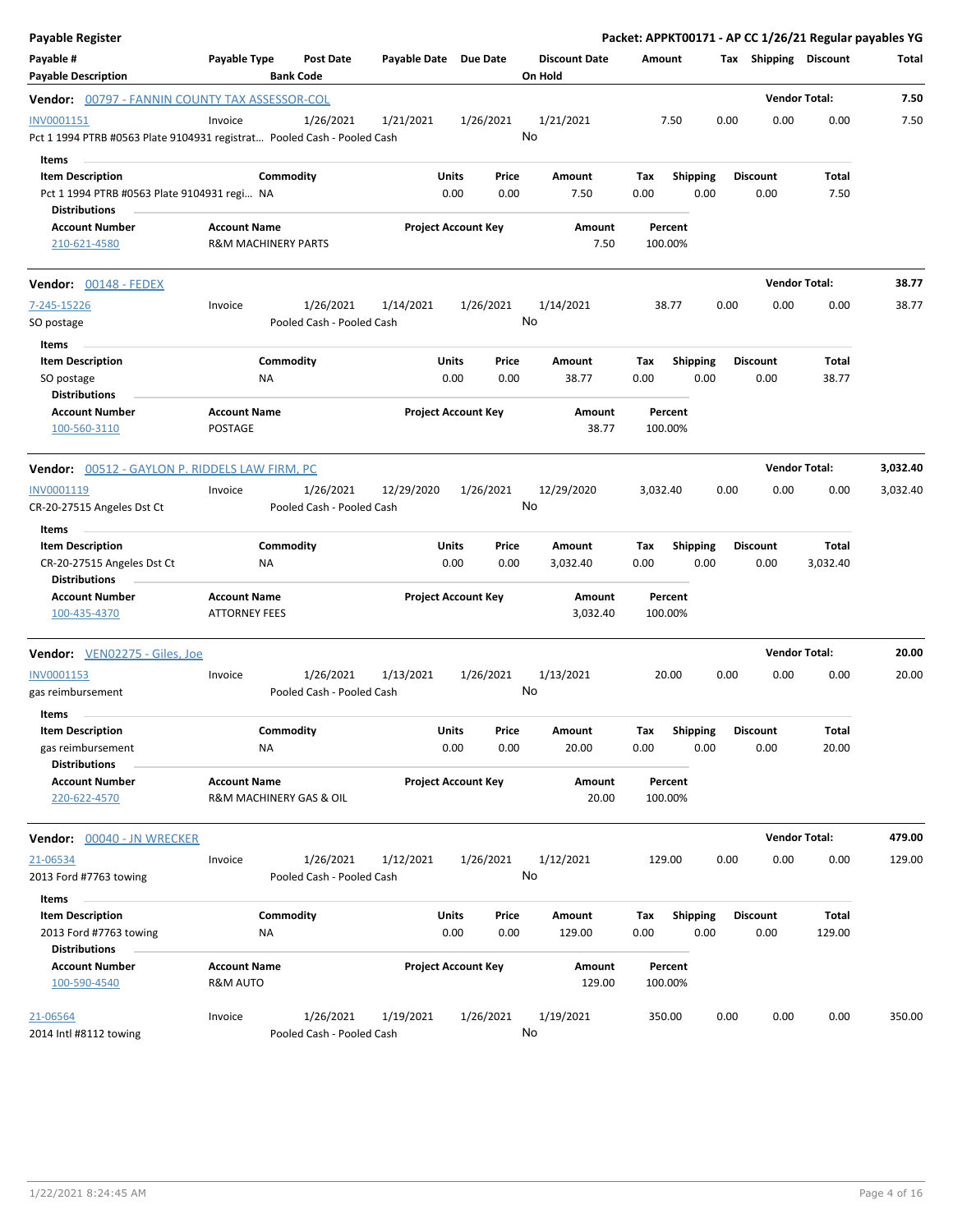| <b>Payable Register</b>                                                          |                                                      |                                                     |                            |                 |                                 |             |                         |      |                         | Packet: APPKT00171 - AP CC 1/26/21 Regular payables YG |          |
|----------------------------------------------------------------------------------|------------------------------------------------------|-----------------------------------------------------|----------------------------|-----------------|---------------------------------|-------------|-------------------------|------|-------------------------|--------------------------------------------------------|----------|
| Payable #<br><b>Payable Description</b>                                          | Payable Type<br><b>Bank Code</b>                     | <b>Post Date</b><br>Payable Date Due Date           |                            |                 | <b>Discount Date</b><br>On Hold | Amount      |                         |      | Tax Shipping            | Discount                                               | Total    |
| Items<br><b>Item Description</b>                                                 | Commodity                                            |                                                     | Units                      | Price           | Amount                          | Tax         | Shipping                |      | <b>Discount</b>         | Total                                                  |          |
| 2014 Intl #8112 towing<br><b>Distributions</b>                                   | ΝA                                                   |                                                     | 0.00                       | 0.00            | 350.00                          | 0.00        | 0.00                    |      | 0.00                    | 350.00                                                 |          |
| <b>Account Number</b><br>230-623-4580                                            | <b>Account Name</b><br>R&M MACHINERY PARTS           |                                                     | <b>Project Account Key</b> |                 | Amount<br>350.00                | 100.00%     | Percent                 |      |                         |                                                        |          |
| Vendor: VEN02276 - Lane, Edwina                                                  |                                                      |                                                     |                            |                 |                                 |             |                         |      | <b>Vendor Total:</b>    |                                                        | 56.00    |
| <b>INV0001148</b>                                                                | Invoice                                              | 1/26/2021<br>1/20/2021                              |                            | 1/26/2021       | 1/20/2021                       |             | 56.00                   | 0.00 | 0.00                    | 0.00                                                   | 56.00    |
| $2/1 - 4/21$ travel-meals                                                        |                                                      | Pooled Cash - Pooled Cash                           |                            | No              |                                 |             |                         |      |                         |                                                        |          |
| Items                                                                            |                                                      |                                                     |                            |                 |                                 |             |                         |      |                         |                                                        |          |
| <b>Item Description</b>                                                          | Commodity                                            |                                                     | Units                      | Price           | Amount                          | Tax         | <b>Shipping</b>         |      | <b>Discount</b>         | Total                                                  |          |
| 2/1-4/21 travel-meals<br><b>Distributions</b>                                    | ΝA                                                   |                                                     | 0.00                       | 0.00            | 56.00                           | 0.00        | 0.00                    |      | 0.00                    | 56.00                                                  |          |
| <b>Account Number</b><br>210-621-4270                                            | <b>Account Name</b><br>OUT OF COUNTY TRAVEL/TRAINING |                                                     | <b>Project Account Key</b> |                 | Amount<br>56.00                 | 100.00%     | Percent                 |      |                         |                                                        |          |
| <b>Vendor:</b> VEN02120 - Magness, Jerry                                         |                                                      |                                                     |                            |                 |                                 |             |                         |      | <b>Vendor Total:</b>    |                                                        | 358.40   |
| INV0001117<br>2/1-4/21 travel - miles/meals                                      | Invoice                                              | 1/26/2021<br>1/20/2021<br>Pooled Cash - Pooled Cash |                            | 1/26/2021<br>No | 1/20/2021                       | 358.40      |                         | 0.00 | 0.00                    | 0.00                                                   | 358.40   |
| Items                                                                            |                                                      |                                                     |                            |                 |                                 |             |                         |      |                         |                                                        |          |
| <b>Item Description</b><br>2/1-4/21 travel - miles/meals<br><b>Distributions</b> | Commodity<br>ΝA                                      |                                                     | Units<br>0.00              | Price<br>0.00   | Amount<br>358.40                | Tax<br>0.00 | <b>Shipping</b><br>0.00 |      | <b>Discount</b><br>0.00 | Total<br>358.40                                        |          |
| <b>Account Number</b><br>230-623-4270                                            | <b>Account Name</b><br>OUT OF COUNTY TRAVEL/TRAINING |                                                     | <b>Project Account Key</b> |                 | Amount<br>358.40                | 100.00%     | Percent                 |      |                         |                                                        |          |
| <b>Vendor: 00437 - MARLIN BUSINESS BANK</b>                                      |                                                      |                                                     |                            |                 |                                 |             |                         |      | <b>Vendor Total:</b>    |                                                        | 3,516.75 |
|                                                                                  |                                                      |                                                     |                            |                 |                                 |             |                         |      |                         | 0.00                                                   |          |
| 18694652<br>Phone system                                                         | Invoice                                              | 1/26/2021<br>1/11/2021<br>Pooled Cash - Pooled Cash |                            | 1/26/2021<br>No | 1/11/2021                       | 3,516.75    |                         | 0.00 | 0.00                    |                                                        | 3,516.75 |
| Items                                                                            |                                                      |                                                     |                            |                 |                                 |             |                         |      |                         |                                                        |          |
| <b>Item Description</b><br>Phone system                                          | Commodity<br>ΝA                                      |                                                     | Units<br>0.00              | Price<br>0.00   | Amount<br>3,516.75              | Tax<br>0.00 | <b>Shipping</b><br>0.00 |      | <b>Discount</b><br>0.00 | Total<br>3,516.75                                      |          |
| <b>Distributions</b><br><b>Account Number</b>                                    | <b>Account Name</b>                                  |                                                     | <b>Project Account Key</b> |                 | Amount                          |             | Percent                 |      |                         |                                                        |          |
| 100-510-4200                                                                     | <b>TELEPHONE</b>                                     |                                                     |                            |                 | 3,516.75                        | 100.00%     |                         |      |                         |                                                        |          |
| Vendor: 00337 - MIEARS, STEVEN R.                                                |                                                      |                                                     |                            |                 |                                 |             |                         |      | <b>Vendor Total:</b>    |                                                        | 2,250.00 |
| INV0001110                                                                       | Invoice                                              | 1/26/2021<br>1/11/2021                              |                            | 1/26/2021       | 1/11/2021                       | 1,250.00    |                         | 0.00 | 0.00                    | 0.00                                                   | 1,250.00 |
| CR-19-26934 Hall Dst Ct<br>Items                                                 |                                                      | Pooled Cash - Pooled Cash                           |                            | No              |                                 |             |                         |      |                         |                                                        |          |
| <b>Item Description</b>                                                          | Commodity                                            |                                                     | Units                      | Price           | Amount                          | Tax         | <b>Shipping</b>         |      | <b>Discount</b>         | Total                                                  |          |
| CR-19-26934 Hall Dst Ct<br><b>Distributions</b>                                  | NA                                                   |                                                     | 0.00                       | 0.00            | 1,250.00                        | 0.00        | 0.00                    |      | 0.00                    | 1,250.00                                               |          |
| <b>Account Number</b>                                                            | <b>Account Name</b>                                  |                                                     | <b>Project Account Key</b> |                 | Amount                          |             | Percent                 |      |                         |                                                        |          |
| 100-435-4350                                                                     | ATTORNEYS FEES APPEALS CT                            |                                                     |                            |                 | 1,250.00                        | 100.00%     |                         |      |                         |                                                        |          |
| <b>INV0001150</b>                                                                | Invoice                                              | 1/26/2021<br>1/6/2021                               |                            | 1/26/2021       | 1/6/2021                        | 1,000.00    |                         | 0.00 | 0.00                    | 0.00                                                   | 1,000.00 |
| CR-20-27703 Granstaff Dst Ct                                                     |                                                      | Pooled Cash - Pooled Cash                           |                            | No              |                                 |             |                         |      |                         |                                                        |          |
| Items                                                                            |                                                      |                                                     |                            |                 |                                 |             |                         |      |                         |                                                        |          |
| <b>Item Description</b>                                                          | Commodity                                            |                                                     | Units                      | Price           | Amount                          | Tax         | <b>Shipping</b>         |      | <b>Discount</b>         | Total                                                  |          |
| CR-20-27703 Granstaff Dst Ct<br><b>Distributions</b>                             | NA                                                   |                                                     | 0.00                       | 0.00            | 1,000.00                        | 0.00        | 0.00                    |      | 0.00                    | 1,000.00                                               |          |
|                                                                                  |                                                      |                                                     |                            |                 |                                 |             |                         |      |                         |                                                        |          |

**Vendor:** 00429 - N-TEX SAND & GRAVEL OPERATING, LLC **Vendor Total: 1,071.80**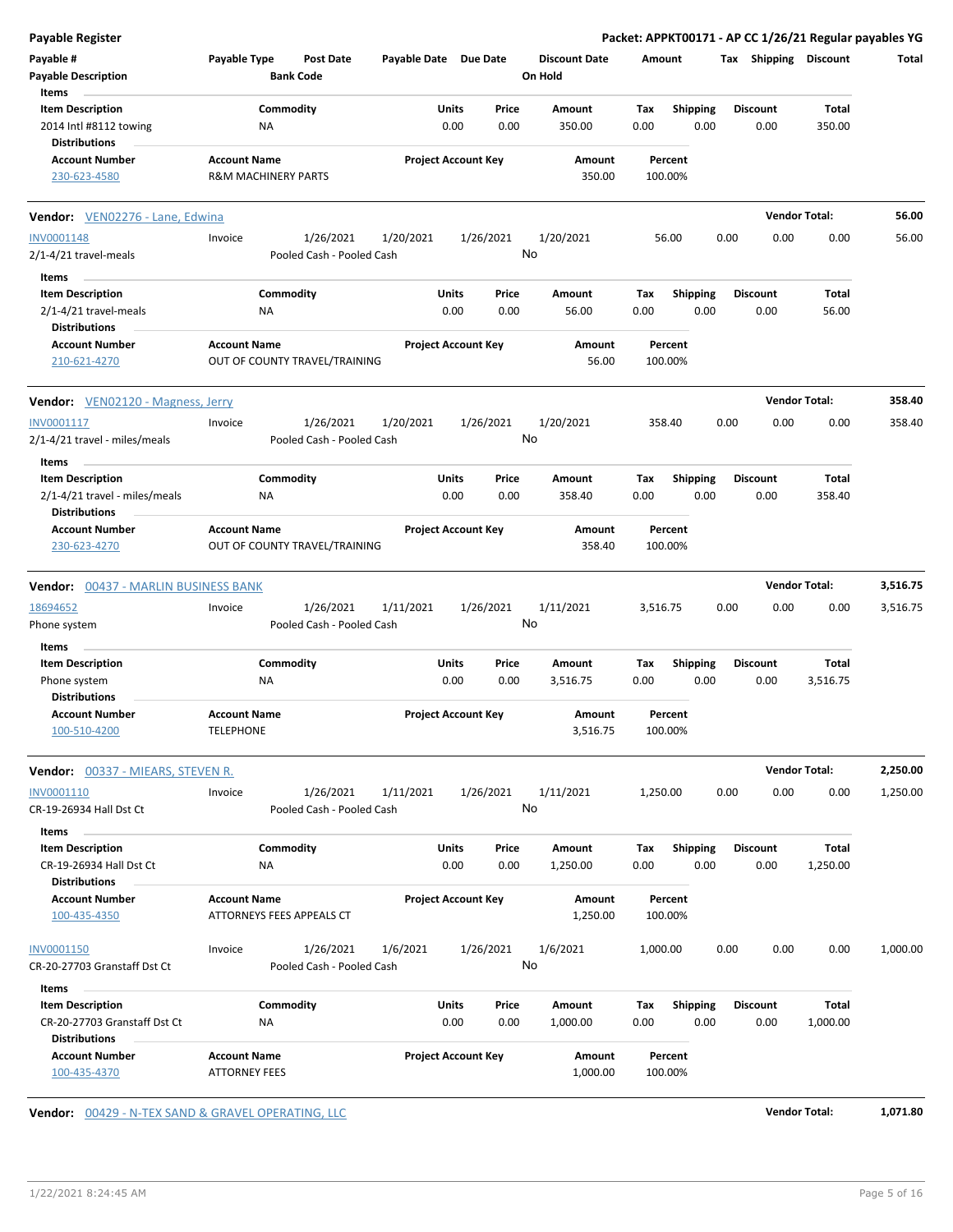| Payable Register                                                               |                                     |                        |                                        |                       |                                |                                 |             |                         |      |                         | Packet: APPKT00171 - AP CC 1/26/21 Regular payables YG |          |
|--------------------------------------------------------------------------------|-------------------------------------|------------------------|----------------------------------------|-----------------------|--------------------------------|---------------------------------|-------------|-------------------------|------|-------------------------|--------------------------------------------------------|----------|
| Payable #<br><b>Payable Description</b>                                        | Payable Type                        |                        | <b>Post Date</b><br><b>Bank Code</b>   | Payable Date Due Date |                                | <b>Discount Date</b><br>On Hold | Amount      |                         |      | Tax Shipping Discount   |                                                        | Total    |
| 15203<br>Pct 1 Rock & Gravel                                                   | Invoice                             |                        | 1/26/2021<br>Pooled Cash - Pooled Cash | 1/14/2021             | 1/26/2021                      | 1/14/2021<br>No                 | 1,071.80    |                         | 0.00 | 0.00                    | 0.00                                                   | 1,071.80 |
| Items                                                                          |                                     |                        |                                        |                       |                                |                                 |             |                         |      |                         |                                                        |          |
| <b>Item Description</b><br>Pct 1 Rock & Gravel                                 |                                     | Commodity<br><b>NA</b> |                                        |                       | Units<br>Price<br>0.00<br>0.00 | Amount<br>1,071.80              | Tax<br>0.00 | <b>Shipping</b><br>0.00 |      | <b>Discount</b><br>0.00 | Total<br>1,071.80                                      |          |
| <b>Distributions</b><br><b>Account Number</b>                                  | <b>Account Name</b>                 |                        |                                        |                       | <b>Project Account Key</b>     | Amount                          |             | Percent                 |      |                         |                                                        |          |
| 210-621-3410                                                                   |                                     |                        | R&B MAT. ROCK & GRAVEL                 |                       |                                | 1,071.80                        | 100.00%     |                         |      |                         |                                                        |          |
| <b>Vendor:</b> 00752 - P SQUARED EMULSION PLANTS                               |                                     |                        |                                        |                       |                                |                                 |             |                         |      |                         | <b>Vendor Total:</b>                                   | 2,013.00 |
| 21014<br>Pct 2 asphalt emulsion                                                | Invoice                             |                        | 1/26/2021<br>Pooled Cash - Pooled Cash | 1/13/2021             | 1/26/2021                      | 1/13/2021<br>No                 | 2,013.00    |                         | 0.00 | 0.00                    | 0.00                                                   | 2,013.00 |
| Items                                                                          |                                     |                        |                                        |                       |                                |                                 |             |                         |      |                         |                                                        |          |
| <b>Item Description</b><br>Pct 2 asphalt emulsion                              |                                     | Commodity<br>ΝA        |                                        |                       | Units<br>Price<br>0.00<br>0.00 | Amount<br>2,013.00              | Tax<br>0.00 | <b>Shipping</b><br>0.00 |      | <b>Discount</b><br>0.00 | Total<br>2,013.00                                      |          |
| <b>Distributions</b><br><b>Account Number</b><br>220-622-3440                  | <b>Account Name</b>                 |                        | R&B MAT. ASPHALT/RD OIL                |                       | <b>Project Account Key</b>     | Amount<br>2,013.00              |             | Percent<br>100.00%      |      |                         |                                                        |          |
| Vendor: 00469 - PAT'S PUMP SERVICE                                             |                                     |                        |                                        |                       |                                |                                 |             |                         |      | <b>Vendor Total:</b>    |                                                        | 740.00   |
| 2177<br>Courthouse Porta-potty service                                         | Invoice                             |                        | 1/26/2021<br>Pooled Cash - Pooled Cash | 1/14/2021             | 1/26/2021                      | 1/14/2021<br>No                 | 740.00      |                         | 0.00 | 0.00                    | 0.00                                                   | 740.00   |
| Items<br><b>Item Description</b>                                               |                                     | Commodity              |                                        |                       | Units<br>Price                 | Amount                          | Tax         | <b>Shipping</b>         |      | <b>Discount</b>         | Total                                                  |          |
| Courthouse Porta-potty service<br><b>Distributions</b>                         |                                     | ΝA                     |                                        |                       | 0.00<br>0.00                   | 740.00                          | 0.00        | 0.00                    |      | 0.00                    | 740.00                                                 |          |
| <b>Account Number</b><br>690-669-1650                                          | <b>Account Name</b><br>CONSTRUCTION |                        |                                        |                       | <b>Project Account Key</b>     | Amount<br>740.00                | 100.00%     | Percent                 |      |                         |                                                        |          |
| <b>Vendor:</b> 00545 - REAMY, CHARLA GY                                        |                                     |                        |                                        |                       |                                |                                 |             |                         |      |                         | <b>Vendor Total:</b>                                   | 77.00    |
| 2288<br>CR-15-25365 transcription                                              | Invoice                             |                        | 1/26/2021<br>Pooled Cash - Pooled Cash | 1/18/2021             | 1/26/2021                      | 1/18/2021<br>No                 |             | 77.00                   | 0.00 | 0.00                    | 0.00                                                   | 77.00    |
| Items<br><b>Item Description</b>                                               |                                     | Commodity              |                                        |                       | Units<br>Price                 | Amount                          | Tax         | <b>Shipping</b>         |      | <b>Discount</b>         | Total                                                  |          |
| CR-15-25365 transcription<br><b>Distributions</b>                              |                                     | ΝA                     |                                        |                       | 0.00<br>0.00                   | 77.00                           | 0.00        | 0.00                    |      | 0.00                    | 77.00                                                  |          |
| <b>Account Number</b><br>100-475-4380                                          | <b>Account Name</b>                 |                        | <b>CT.REPORTER-TRANSCRIPTS</b>         |                       | <b>Project Account Key</b>     | Amount<br>77.00                 | 100.00%     | Percent                 |      |                         |                                                        |          |
| Vendor: 00289 - RELIANT                                                        |                                     |                        |                                        |                       |                                |                                 |             |                         |      |                         | <b>Vendor Total:</b>                                   | 3,786.80 |
| 114 008 443 688 3<br>#2 533 974-8 Pct 1 electric                               | Invoice                             |                        | 1/26/2021<br>Pooled Cash - Pooled Cash | 1/18/2021             | 1/26/2021                      | 1/18/2021<br>No                 | 164.39      |                         | 0.00 | 0.00                    | 0.00                                                   | 164.39   |
| Items                                                                          |                                     |                        |                                        |                       |                                |                                 |             |                         |      |                         | Total                                                  |          |
| <b>Item Description</b><br>#2 533 974-8 Pct 1 electric<br><b>Distributions</b> |                                     | Commodity<br>ΝA        |                                        |                       | Units<br>Price<br>0.00<br>0.00 | Amount<br>164.39                | Tax<br>0.00 | <b>Shipping</b><br>0.00 |      | Discount<br>0.00        | 164.39                                                 |          |
| <b>Account Number</b>                                                          | <b>Account Name</b>                 |                        |                                        |                       | <b>Project Account Key</b>     | Amount                          |             | Percent                 |      |                         |                                                        |          |
| 210-621-4400                                                                   |                                     | UTILITY ELECTRICITY    |                                        |                       |                                | 164.39                          | 100.00%     |                         |      |                         |                                                        |          |
| 114 008 445 459 7<br>#6 716 696-7 Co-Op electric                               | Invoice                             |                        | 1/26/2021<br>Pooled Cash - Pooled Cash | 1/19/2021             | 1/26/2021                      | 1/19/2021<br>No                 | 605.43      |                         | 0.00 | 0.00                    | 0.00                                                   | 605.43   |
| Items                                                                          |                                     |                        |                                        |                       |                                |                                 |             |                         |      |                         |                                                        |          |
| <b>Item Description</b><br>#6 716 696-7 Co-Op electric                         |                                     | Commodity<br>ΝA        |                                        |                       | Units<br>Price<br>0.00<br>0.00 | Amount<br>605.43                | Tax<br>0.00 | Shipping<br>0.00        |      | <b>Discount</b><br>0.00 | Total<br>605.43                                        |          |
| <b>Distributions</b><br><b>Account Number</b><br>100-512-4400                  | <b>Account Name</b>                 | UTILITIES ELECTRICITY  |                                        |                       | <b>Project Account Key</b>     | Amount<br>605.43                | 100.00%     | Percent                 |      |                         |                                                        |          |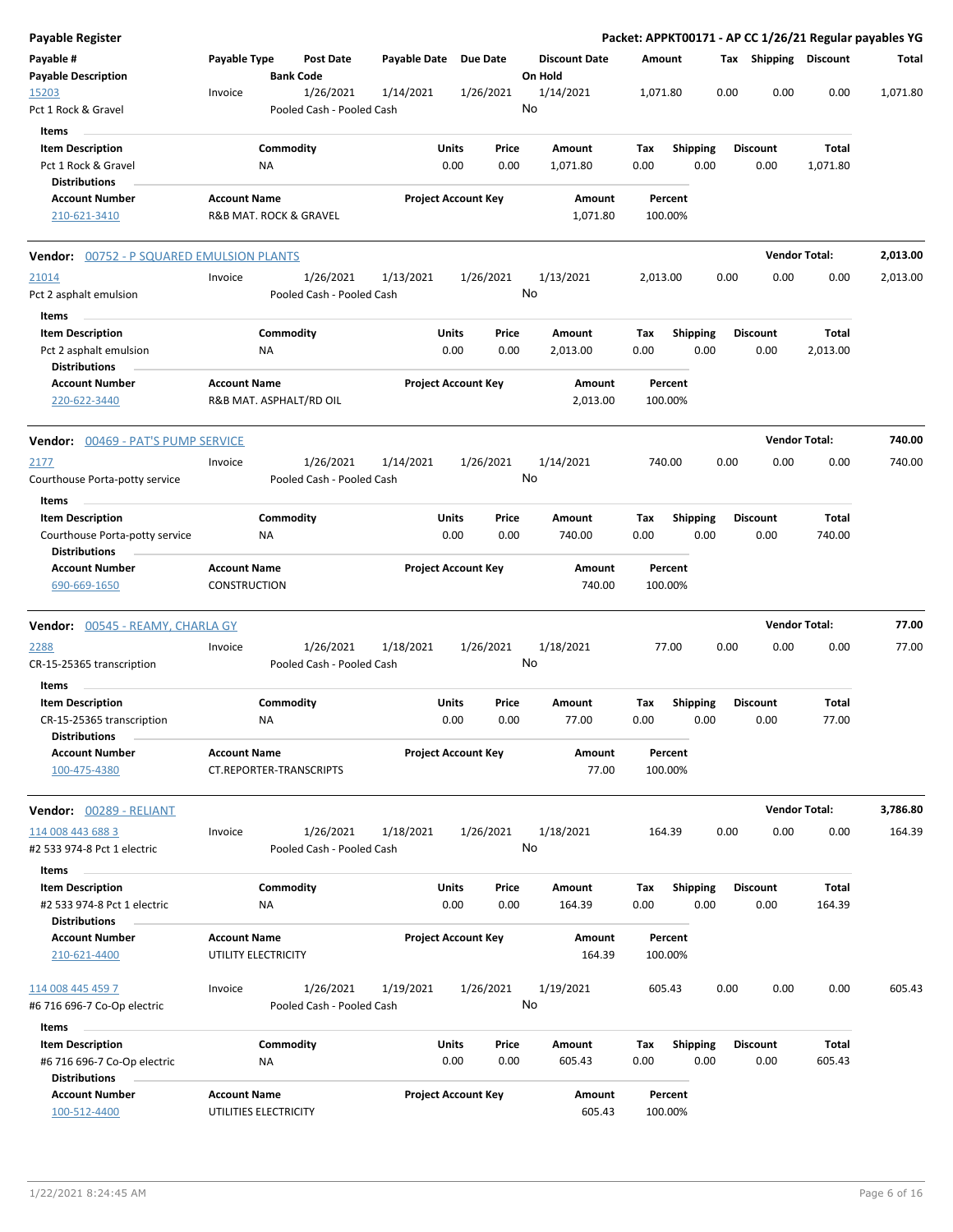| Payable Register                                                |                     |                               |                       |                                |                                 | Packet: APPKT00171 - AP CC 1/26/21 Regular payables YG |      |                         |                 |        |
|-----------------------------------------------------------------|---------------------|-------------------------------|-----------------------|--------------------------------|---------------------------------|--------------------------------------------------------|------|-------------------------|-----------------|--------|
| Payable #<br><b>Payable Description</b>                         | Payable Type        | Post Date<br><b>Bank Code</b> | Payable Date Due Date |                                | <b>Discount Date</b><br>On Hold | Amount                                                 |      | Tax Shipping Discount   |                 | Total  |
| 115 008 166 392 6                                               | Invoice             | 1/26/2021                     | 1/20/2021             | 1/26/2021                      | 1/20/2021                       | 195.36                                                 | 0.00 | 0.00                    | 0.00            | 195.36 |
| #7 358 371-8 Pct 4 electric                                     |                     | Pooled Cash - Pooled Cash     |                       |                                | No                              |                                                        |      |                         |                 |        |
| Items                                                           |                     |                               |                       |                                |                                 |                                                        |      |                         |                 |        |
| <b>Item Description</b>                                         |                     | Commodity                     |                       | Units<br>Price                 | Amount                          | <b>Shipping</b><br>Tax                                 |      | <b>Discount</b>         | Total           |        |
| #7 358 371-8 Pct 4 electric                                     |                     | NA                            |                       | 0.00<br>0.00                   | 195.36                          | 0.00                                                   | 0.00 | 0.00                    | 195.36          |        |
| <b>Distributions</b>                                            |                     |                               |                       |                                |                                 |                                                        |      |                         |                 |        |
| <b>Account Number</b><br>240-624-4400                           | <b>Account Name</b> | UTILITY ELECTRICITY           |                       | <b>Project Account Key</b>     | Amount<br>195.36                | Percent<br>100.00%                                     |      |                         |                 |        |
|                                                                 |                     |                               |                       |                                |                                 |                                                        |      |                         |                 |        |
| 115 008 168 794 1                                               | Invoice             | 1/26/2021                     | 1/21/2021             | 1/26/2021                      | 1/21/2021                       | 168.35                                                 | 0.00 | 0.00                    | 0.00            | 168.35 |
| #6 730 596-1 Windom electric                                    |                     | Pooled Cash - Pooled Cash     |                       |                                | No                              |                                                        |      |                         |                 |        |
| Items                                                           |                     |                               |                       |                                |                                 |                                                        |      |                         |                 |        |
| <b>Item Description</b>                                         |                     | Commodity                     |                       | Units<br>Price                 | Amount                          | <b>Shipping</b><br>Tax                                 |      | <b>Discount</b>         | Total           |        |
| #6 730 596-1 Windom electric                                    |                     | ΝA                            |                       | 0.00<br>0.00                   | 168.35                          | 0.00                                                   | 0.00 | 0.00                    | 168.35          |        |
| <b>Distributions</b>                                            |                     |                               |                       |                                |                                 |                                                        |      |                         |                 |        |
| <b>Account Number</b><br>100-515-4400                           | <b>Account Name</b> | UTILITIES ELECTRICITY         |                       | <b>Project Account Key</b>     | Amount<br>168.35                | Percent<br>100.00%                                     |      |                         |                 |        |
| 115 008 168 795 8                                               | Invoice             | 1/26/2021                     | 1/21/2021             | 1/26/2021                      | 1/21/2021                       | 27.85                                                  | 0.00 | 0.00                    | 0.00            | 27.85  |
| #6 878 909-8 Windom guardlight electric                         |                     | Pooled Cash - Pooled Cash     |                       |                                | No                              |                                                        |      |                         |                 |        |
| Items                                                           |                     |                               |                       |                                |                                 |                                                        |      |                         |                 |        |
| <b>Item Description</b>                                         |                     | Commodity                     |                       | Units<br>Price                 | Amount                          | Shipping<br>Tax                                        |      | <b>Discount</b>         | Total           |        |
| #6 878 909-8 Windom guardlight electric<br><b>Distributions</b> |                     | NA                            |                       | 0.00<br>0.00                   | 27.85                           | 0.00                                                   | 0.00 | 0.00                    | 27.85           |        |
| <b>Account Number</b>                                           | <b>Account Name</b> |                               |                       | <b>Project Account Key</b>     | Amount                          | Percent                                                |      |                         |                 |        |
| 100-515-4400                                                    |                     | UTILITIES ELECTRICITY         |                       |                                | 27.85                           | 100.00%                                                |      |                         |                 |        |
| 116 008 053 496 0                                               | Invoice             | 1/26/2021                     | 1/19/2021             | 1/26/2021                      | 1/19/2021                       | 307.30                                                 | 0.00 | 0.00                    | 0.00            | 307.30 |
| #2 533 978-9 S Annex electric                                   |                     | Pooled Cash - Pooled Cash     |                       |                                | No                              |                                                        |      |                         |                 |        |
| Items                                                           |                     |                               |                       |                                |                                 |                                                        |      |                         |                 |        |
| <b>Item Description</b><br>#2 533 978-9 S Annex electric        |                     | Commodity<br>ΝA               |                       | Units<br>Price<br>0.00<br>0.00 | Amount<br>307.30                | Tax<br><b>Shipping</b><br>0.00                         | 0.00 | <b>Discount</b><br>0.00 | Total<br>307.30 |        |
| <b>Distributions</b>                                            |                     |                               |                       |                                |                                 |                                                        |      |                         |                 |        |
| <b>Account Number</b>                                           | <b>Account Name</b> |                               |                       | <b>Project Account Key</b>     | Amount                          | Percent                                                |      |                         |                 |        |
| 100-513-4400                                                    |                     | UTILITIES ELECTRICITY         |                       |                                | 307.30                          | 100.00%                                                |      |                         |                 |        |
| 116 008 056 306 8                                               | Invoice             | 1/26/2021                     | 1/20/2021             | 1/26/2021                      | 1/20/2021                       | 562.00                                                 | 0.00 | 0.00                    | 0.00            | 562.00 |
| #9 599 777-1 Agrilife electric                                  |                     | Pooled Cash - Pooled Cash     |                       |                                | No                              |                                                        |      |                         |                 |        |
| Items                                                           |                     |                               |                       |                                |                                 |                                                        |      |                         |                 |        |
| <b>Item Description</b>                                         |                     | Commodity                     |                       | Units<br>Price                 | Amount                          | <b>Shipping</b><br>Tax                                 |      | <b>Discount</b>         | <b>Total</b>    |        |
| #9 599 777-1 Agrilife electric                                  |                     | NA                            |                       | 0.00<br>0.00                   | 562.00                          | 0.00                                                   | 0.00 | 0.00                    | 562.00          |        |
| <b>Distributions</b><br><b>Account Number</b>                   | <b>Account Name</b> |                               |                       | <b>Project Account Key</b>     | Amount                          | Percent                                                |      |                         |                 |        |
| 100-516-4400                                                    |                     | UTILITIES ELECTRICITY         |                       |                                | 562.00                          | 100.00%                                                |      |                         |                 |        |
| 303 002 205 226 4                                               | Invoice             | 1/26/2021                     | 1/19/2021             | 1/26/2021                      | 1/19/2021                       | 21.32                                                  | 0.00 | 0.00                    | 0.00            | 21.32  |
| #12 434 984-6 Rec Rd3/FM273 electric                            |                     | Pooled Cash - Pooled Cash     |                       |                                | No                              |                                                        |      |                         |                 |        |
| Items                                                           |                     |                               |                       |                                |                                 |                                                        |      |                         |                 |        |
| <b>Item Description</b>                                         |                     | Commodity                     |                       | Units<br>Price                 | Amount                          | Tax<br><b>Shipping</b>                                 |      | <b>Discount</b>         | Total           |        |
| #12 434 984-6 Rec Rd3/FM273 electric                            |                     | NA                            |                       | 0.00<br>0.00                   | 21.32                           | 0.00                                                   | 0.00 | 0.00                    | 21.32           |        |
| <b>Distributions</b>                                            |                     |                               |                       |                                |                                 |                                                        |      |                         |                 |        |
| <b>Account Number</b><br>240-624-4400                           | <b>Account Name</b> | UTILITY ELECTRICITY           |                       | <b>Project Account Key</b>     | Amount<br>21.32                 | Percent<br>100.00%                                     |      |                         |                 |        |
| 303 002 205 227 2                                               | Invoice             | 1/26/2021                     | 1/19/2021             | 1/26/2021                      | 1/19/2021                       | 70.18                                                  | 0.00 | 0.00                    | 0.00            | 70.18  |
| #12 434 985-3 1369 Hwy 56 electric                              |                     | Pooled Cash - Pooled Cash     |                       |                                | No                              |                                                        |      |                         |                 |        |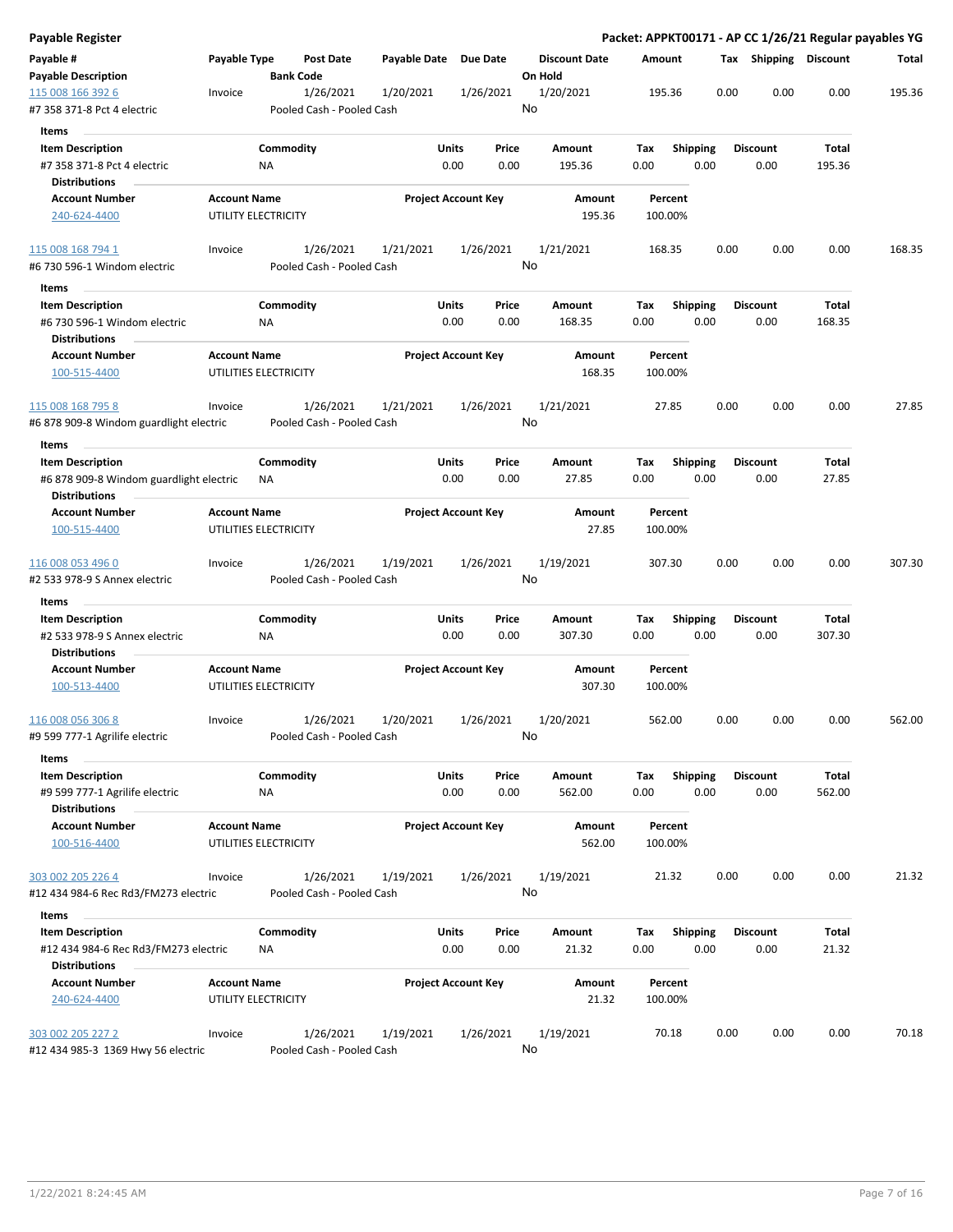| <b>Payable Register</b>                                                             |                                              |                  |                                        |                       |                            |               |                                 |             |                         |      |                         | Packet: APPKT00171 - AP CC 1/26/21 Regular payables YG |        |
|-------------------------------------------------------------------------------------|----------------------------------------------|------------------|----------------------------------------|-----------------------|----------------------------|---------------|---------------------------------|-------------|-------------------------|------|-------------------------|--------------------------------------------------------|--------|
| Payable #<br><b>Payable Description</b>                                             | Payable Type                                 | <b>Bank Code</b> | <b>Post Date</b>                       | Payable Date Due Date |                            |               | <b>Discount Date</b><br>On Hold |             | Amount                  |      | Tax Shipping Discount   |                                                        | Total  |
| Items                                                                               |                                              |                  |                                        |                       |                            |               |                                 |             |                         |      |                         |                                                        |        |
| <b>Item Description</b>                                                             |                                              | Commodity        |                                        |                       | <b>Units</b>               | Price         | Amount                          | Tax         | <b>Shipping</b>         |      | <b>Discount</b>         | Total                                                  |        |
| #12 434 985-3 1369 Hwy 56 electric<br><b>Distributions</b>                          |                                              | ΝA               |                                        |                       | 0.00                       | 0.00          | 70.18                           | 0.00        | 0.00                    |      | 0.00                    | 70.18                                                  |        |
| <b>Account Number</b><br>240-624-4400                                               | <b>Account Name</b><br>UTILITY ELECTRICITY   |                  |                                        |                       | <b>Project Account Key</b> |               | Amount<br>70.18                 |             | Percent<br>100.00%      |      |                         |                                                        |        |
| 303 002 205 228 0                                                                   | Invoice                                      |                  | 1/26/2021                              | 1/19/2021             |                            | 1/26/2021     | 1/19/2021                       |             | 259.02                  | 0.00 | 0.00                    | 0.00                                                   | 259.02 |
| #12 832 845-7 200 E 1st electric                                                    |                                              |                  | Pooled Cash - Pooled Cash              |                       |                            |               | No                              |             |                         |      |                         |                                                        |        |
| Items                                                                               |                                              |                  |                                        |                       |                            |               |                                 |             |                         |      |                         |                                                        |        |
| <b>Item Description</b><br>#12 832 845-7 200 E 1st electric<br><b>Distributions</b> |                                              | Commodity<br>ΝA  |                                        |                       | Units<br>0.00              | Price<br>0.00 | Amount<br>259.02                | Tax<br>0.00 | <b>Shipping</b><br>0.00 |      | <b>Discount</b><br>0.00 | <b>Total</b><br>259.02                                 |        |
| <b>Account Number</b><br>100-518-4400                                               | <b>Account Name</b><br>UTILITIES ELECTRICITY |                  |                                        |                       | <b>Project Account Key</b> |               | Amount<br>259.02                |             | Percent<br>100.00%      |      |                         |                                                        |        |
| 303 002 207 578 6<br>#15 119 264-8 Turner electric                                  | Invoice                                      |                  | 1/26/2021<br>Pooled Cash - Pooled Cash | 1/20/2021             |                            | 1/26/2021     | 1/20/2021<br>No                 |             | 584.99                  | 0.00 | 0.00                    | 0.00                                                   | 584.99 |
| Items                                                                               |                                              |                  |                                        |                       |                            |               |                                 |             |                         |      |                         |                                                        |        |
| <b>Item Description</b>                                                             |                                              | Commodity        |                                        |                       | Units                      | Price         | Amount                          | Tax         | <b>Shipping</b>         |      | <b>Discount</b>         | Total                                                  |        |
| #15 119 264-8 Turner electric<br><b>Distributions</b>                               |                                              | NA               |                                        |                       | 0.00                       | 0.00          | 584.99                          | 0.00        | 0.00                    |      | 0.00                    | 584.99                                                 |        |
| <b>Account Number</b><br>100-518-4400                                               | <b>Account Name</b><br>UTILITIES ELECTRICITY |                  |                                        |                       | <b>Project Account Key</b> |               | Amount<br>584.99                |             | Percent<br>100.00%      |      |                         |                                                        |        |
| 304 000 862 331 9<br>#2 533 980-5 Courthouse electric                               | Invoice                                      |                  | 1/26/2021<br>Pooled Cash - Pooled Cash | 1/20/2021             |                            | 1/26/2021     | 1/20/2021<br>No                 |             | 231.18                  | 0.00 | 0.00                    | 0.00                                                   | 231.18 |
| Items                                                                               |                                              |                  |                                        |                       |                            |               |                                 |             |                         |      |                         |                                                        |        |
| <b>Item Description</b>                                                             |                                              | Commodity        |                                        |                       | Units                      | Price         | Amount                          | Tax         | <b>Shipping</b>         |      | <b>Discount</b>         | Total                                                  |        |
| #2 533 980-5 Courthouse electric<br><b>Distributions</b>                            |                                              | <b>NA</b>        |                                        |                       | 0.00                       | 0.00          | 231.18                          | 0.00        | 0.00                    |      | 0.00                    | 231.18                                                 |        |
| <b>Account Number</b><br>100-510-4400                                               | <b>Account Name</b><br>UTILITIES ELECTRICITY |                  |                                        |                       | <b>Project Account Key</b> |               | Amount<br>231.18                |             | Percent<br>100.00%      |      |                         |                                                        |        |
| 304 000 862 333 5<br>#2 533 982-1 Co Bldg electric                                  | Invoice                                      |                  | 1/26/2021<br>Pooled Cash - Pooled Cash | 1/20/2021             |                            | 1/26/2021     | 1/20/2021<br>No                 |             | 224.27                  | 0.00 | 0.00                    | 0.00                                                   | 224.27 |
| Items<br><b>Item Description</b><br>#2 533 982-1 Co Bldg electric                   |                                              | Commodity<br>NA  |                                        |                       | Units<br>0.00              | Price<br>0.00 | Amount<br>224.27                | Tax<br>0.00 | <b>Shipping</b><br>0.00 |      | <b>Discount</b><br>0.00 | Total<br>224.27                                        |        |
| <b>Distributions</b>                                                                |                                              |                  |                                        |                       |                            |               |                                 |             |                         |      |                         |                                                        |        |
| <b>Account Number</b><br>100-511-4400                                               | <b>Account Name</b><br>UTILITIES ELECTRICITY |                  |                                        |                       | <b>Project Account Key</b> |               | Amount<br>224.27                |             | Percent<br>100.00%      |      |                         |                                                        |        |
| 304 000 862 662 7<br>#2 533 981-3 TDHS electric                                     | Invoice                                      |                  | 1/26/2021<br>Pooled Cash - Pooled Cash | 1/20/2021             |                            | 1/26/2021     | 1/20/2021<br>No                 |             | 365.16                  | 0.00 | 0.00                    | 0.00                                                   | 365.16 |
| Items                                                                               |                                              |                  |                                        |                       |                            |               |                                 |             |                         |      |                         |                                                        |        |
| <b>Item Description</b><br>#2 533 981-3 TDHS electric<br><b>Distributions</b>       |                                              | Commodity<br>NA  |                                        |                       | Units<br>0.00              | Price<br>0.00 | Amount<br>365.16                | Tax<br>0.00 | <b>Shipping</b><br>0.00 |      | <b>Discount</b><br>0.00 | Total<br>365.16                                        |        |
| <b>Account Number</b><br>100-640-4400                                               | <b>Account Name</b><br>UTILITIES ELECTRICITY |                  |                                        |                       | <b>Project Account Key</b> |               | Amount<br>365.16                |             | Percent<br>100.00%      |      |                         |                                                        |        |
| Vendor: VEN02277 - Self, A.J.                                                       |                                              |                  |                                        |                       |                            |               |                                 |             |                         |      |                         | <b>Vendor Total:</b>                                   | 56.00  |
| INV0001149<br>$2/1 - 4/21$ travel- meals                                            | Invoice                                      |                  | 1/26/2021<br>Pooled Cash - Pooled Cash | 1/20/2021             |                            | 1/26/2021     | 1/20/2021<br>No                 |             | 56.00                   | 0.00 | 0.00                    | 0.00                                                   | 56.00  |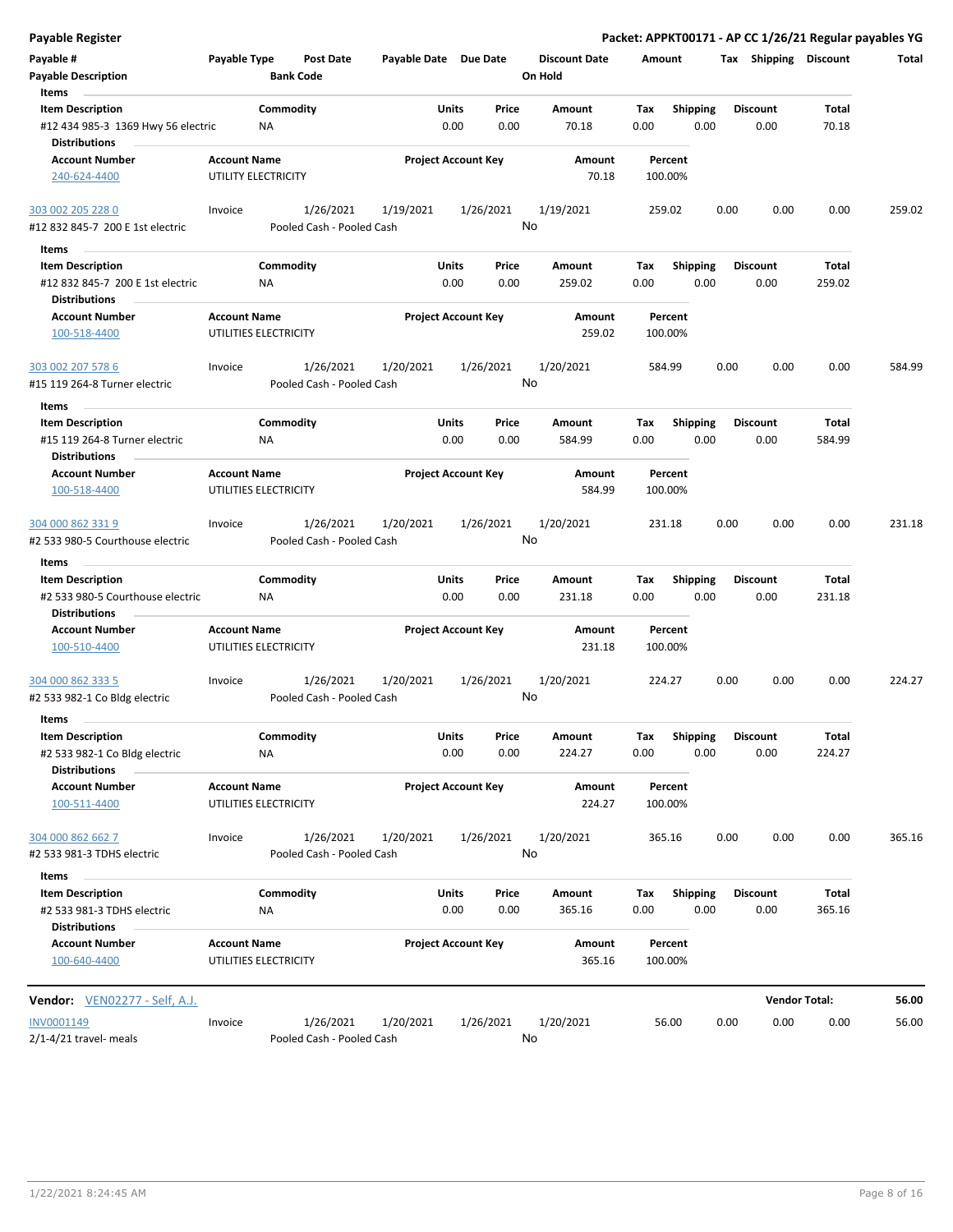| Payable Register                                                                   |                                        |                               |                       |                                       |                                 |             |                         |      |                         | Packet: APPKT00171 - AP CC 1/26/21 Regular payables YG |              |
|------------------------------------------------------------------------------------|----------------------------------------|-------------------------------|-----------------------|---------------------------------------|---------------------------------|-------------|-------------------------|------|-------------------------|--------------------------------------------------------|--------------|
| Payable #<br><b>Payable Description</b>                                            | Payable Type                           | Post Date<br><b>Bank Code</b> | Payable Date Due Date |                                       | <b>Discount Date</b><br>On Hold | Amount      |                         |      | Tax Shipping Discount   |                                                        | <b>Total</b> |
| Items<br><b>Item Description</b><br>$2/1 - 4/21$ travel- meals                     |                                        | Commodity<br><b>NA</b>        |                       | Price<br>Units<br>0.00<br>0.00        | Amount<br>56.00                 | Tax<br>0.00 | <b>Shipping</b><br>0.00 |      | <b>Discount</b><br>0.00 | Total<br>56.00                                         |              |
| <b>Distributions</b>                                                               |                                        |                               |                       |                                       |                                 |             |                         |      |                         |                                                        |              |
| <b>Account Number</b><br>220-622-4270                                              | <b>Account Name</b>                    | OUT OF COUNTY TRAVEL/TRAINING |                       | <b>Project Account Key</b>            | Amount<br>56.00                 |             | Percent<br>100.00%      |      |                         |                                                        |              |
| Vendor: 00569 - SIXTH COURT OF APPEALS                                             |                                        |                               |                       |                                       |                                 |             |                         |      |                         | <b>Vendor Total:</b>                                   | 487.80       |
| INV0001107                                                                         | Invoice                                | 1/26/2021                     | 12/31/2020            | 1/26/2021                             | 12/31/2020                      | 487.80      |                         | 0.00 | 0.00                    | 0.00                                                   | 487.80       |
| Oct-Dec 2020 Appeals Court fees                                                    |                                        | Pooled Cash - Pooled Cash     |                       |                                       | No                              |             |                         |      |                         |                                                        |              |
| Items                                                                              |                                        |                               |                       |                                       |                                 |             |                         |      |                         |                                                        |              |
| <b>Item Description</b><br>Oct-Dec 2020 Appeals Court fees<br><b>Distributions</b> |                                        | Commodity<br>ΝA               |                       | Units<br>Price<br>0.00<br>0.00        | Amount<br>487.80                | Тах<br>0.00 | <b>Shipping</b><br>0.00 |      | <b>Discount</b><br>0.00 | Total<br>487.80                                        |              |
| <b>Account Number</b><br>100-409-4920                                              | <b>Account Name</b>                    | 6TH COURT OF APPEALS FEE      |                       | <b>Project Account Key</b>            | Amount<br>487.80                |             | Percent<br>100.00%      |      |                         |                                                        |              |
| Vendor: 00801 - SOLOMON, AMANDA                                                    |                                        |                               |                       |                                       |                                 |             |                         |      |                         | <b>Vendor Total:</b>                                   | 1,026.00     |
| INV0001109                                                                         | Invoice                                | 1/26/2021                     | 1/7/2021              | 1/26/2021                             | 1/7/2021                        | 1,026.00    |                         | 0.00 | 0.00                    | 0.00                                                   | 1,026.00     |
| FA-20-44865 Perdue Dst Ct<br>Items                                                 |                                        | Pooled Cash - Pooled Cash     |                       |                                       | No                              |             |                         |      |                         |                                                        |              |
| <b>Item Description</b>                                                            |                                        | Commodity                     |                       | Units<br>Price                        | Amount                          | Тах         | Shipping                |      | <b>Discount</b>         | <b>Total</b>                                           |              |
| FA-20-44865 Perdue Dst Ct<br><b>Distributions</b>                                  |                                        | NA.                           |                       | 0.00<br>0.00                          | 1,026.00                        | 0.00        | 0.00                    |      | 0.00                    | 1,026.00                                               |              |
| <b>Account Number</b><br>100-435-4360                                              | <b>Account Name</b>                    | ATTORNEY FEES- CPS CASES      |                       | <b>Project Account Key</b>            | Amount<br>1,026.00              |             | Percent<br>100.00%      |      |                         |                                                        |              |
| Vendor: 00707 - SPARKLIGHT                                                         |                                        |                               |                       |                                       |                                 |             |                         |      |                         | <b>Vendor Total:</b>                                   | 1,841.98     |
| INV0001111                                                                         | Invoice                                | 1/26/2021                     | 1/19/2021             | 1/26/2021                             | 1/19/2021                       | 1,841.98    |                         | 0.00 | 0.00                    | 0.00                                                   | 1,841.98     |
| Internet service 1/11-2/10/21                                                      |                                        | Pooled Cash - Pooled Cash     |                       |                                       | No                              |             |                         |      |                         |                                                        |              |
| Items                                                                              |                                        |                               |                       |                                       |                                 |             |                         |      |                         |                                                        |              |
| <b>Item Description</b>                                                            |                                        | Commodity                     |                       | Units<br>Price                        | Amount                          | Тах         | <b>Shipping</b>         |      | <b>Discount</b>         | Total                                                  |              |
| Internet service 1/11-2/10/21 200 1st<br><b>Distributions</b>                      |                                        | ΝA                            |                       | 0.00<br>0.00                          | 239.43                          | 0.00        | 0.00                    |      | 0.00                    | 239.43                                                 |              |
| <b>Account Number</b>                                                              | <b>Account Name</b>                    |                               |                       | <b>Project Account Key</b>            | Amount                          |             | Percent                 |      |                         |                                                        |              |
| 100-518-4210                                                                       | INTERNET                               |                               |                       |                                       | 239.43                          |             | 100.00%                 |      |                         |                                                        |              |
| Items                                                                              |                                        |                               |                       |                                       |                                 |             |                         |      |                         |                                                        |              |
| <b>Item Description</b><br>Internet service 1/11-2/10/21 2505 Center NA            |                                        | Commodity                     |                       | <b>Units</b><br>Price<br>0.00<br>0.00 | Amount<br>64.99                 | Tax<br>0.00 | <b>Shipping</b><br>0.00 |      | <b>Discount</b><br>0.00 | Total<br>64.99                                         |              |
| <b>Distributions</b>                                                               |                                        |                               |                       |                                       |                                 |             |                         |      |                         |                                                        |              |
| <b>Account Number</b>                                                              | <b>Account Name</b>                    |                               |                       | <b>Project Account Key</b>            | Amount                          |             | Percent                 |      |                         |                                                        |              |
| 100-665-4210                                                                       | <b>INTERNET</b>                        |                               |                       |                                       | 64.99                           |             | 100.00%                 |      |                         |                                                        |              |
| Items                                                                              |                                        |                               |                       |                                       |                                 |             |                         |      |                         |                                                        |              |
| <b>Item Description</b>                                                            |                                        | Commodity                     |                       | <b>Units</b><br>Price                 | Amount                          | Tax         | <b>Shipping</b>         |      | <b>Discount</b>         | Total                                                  |              |
| Internet service 1/11-2/10/21 800 2nd                                              |                                        | NA                            |                       | 0.00<br>0.00                          | 443.93                          | 0.00        | 0.00                    |      | 0.00                    | 443.93                                                 |              |
| <b>Distributions</b>                                                               |                                        |                               |                       |                                       |                                 |             |                         |      |                         |                                                        |              |
| <b>Account Number</b><br>100-518-4210                                              | <b>Account Name</b><br><b>INTERNET</b> |                               |                       | <b>Project Account Key</b>            | Amount<br>443.93                |             | Percent<br>100.00%      |      |                         |                                                        |              |
| Items                                                                              |                                        |                               |                       |                                       |                                 |             |                         |      |                         |                                                        |              |
| <b>Item Description</b>                                                            |                                        | Commodity                     |                       | Units<br>Price                        | Amount                          | Tax         | Shipping                |      | <b>Discount</b>         | Total                                                  |              |
| Internet service 1/11-2/10/21 210 S Main                                           |                                        | ΝA                            |                       | 0.00<br>0.00                          | 231.43                          | 0.00        | 0.00                    |      | 0.00                    | 231.43                                                 |              |
| <b>Distributions</b>                                                               |                                        |                               |                       |                                       |                                 |             |                         |      |                         |                                                        |              |
| <b>Account Number</b><br>100-513-4210                                              | <b>Account Name</b><br><b>INTERNET</b> |                               |                       | <b>Project Account Key</b>            | Amount<br>231.43                |             | Percent<br>100.00%      |      |                         |                                                        |              |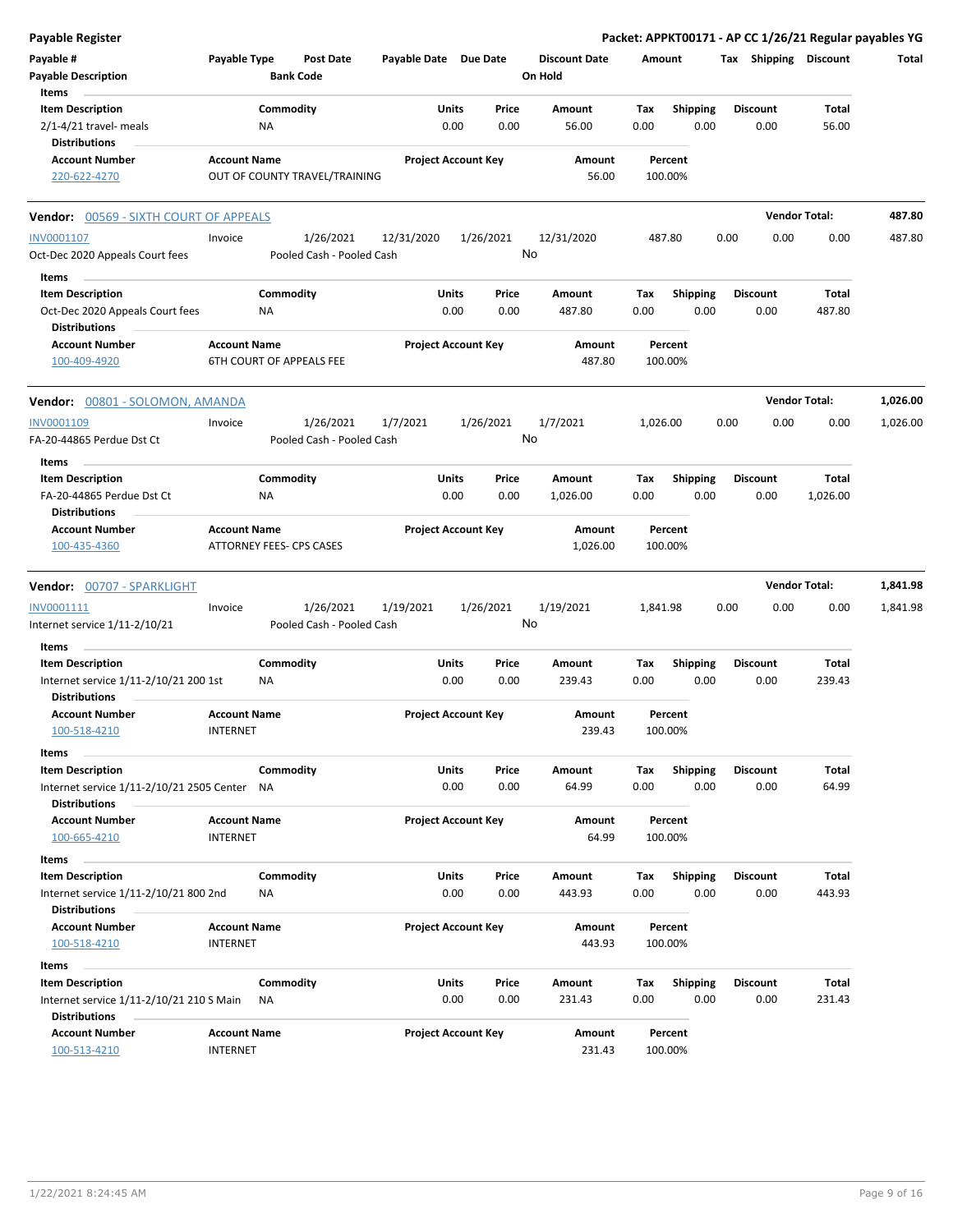**Payable Register Packet: APPKT00171 - AP CC 1/26/21 Regular payables YG**

| Payable #                                                            | Payable Type                           |                         | Post Date                 | Payable Date Due Date |                      |                            | <b>Discount Date</b> | Amount      |                         |      | Tax Shipping            | <b>Discount</b>      | Total    |
|----------------------------------------------------------------------|----------------------------------------|-------------------------|---------------------------|-----------------------|----------------------|----------------------------|----------------------|-------------|-------------------------|------|-------------------------|----------------------|----------|
| <b>Payable Description</b>                                           |                                        | <b>Bank Code</b>        |                           |                       |                      |                            | On Hold              |             |                         |      |                         |                      |          |
| Items                                                                |                                        |                         |                           |                       |                      |                            |                      |             |                         |      |                         |                      |          |
| <b>Item Description</b>                                              |                                        | Commodity               |                           |                       | Units                | Price                      | Amount               | Tax         | <b>Shipping</b>         |      | <b>Discount</b>         | Total                |          |
| Internet service 1/11-2/10/21 108 Sam Ra NA<br><b>Distributions</b>  |                                        |                         |                           |                       | 0.00                 | 0.00                       | 139.39               | 0.00        | 0.00                    |      | 0.00                    | 139.39               |          |
| <b>Account Number</b><br>100-518-4210                                | <b>Account Name</b><br><b>INTERNET</b> |                         |                           |                       |                      | <b>Project Account Key</b> | Amount<br>139.39     |             | Percent<br>100.00%      |      |                         |                      |          |
|                                                                      |                                        |                         |                           |                       |                      |                            |                      |             |                         |      |                         |                      |          |
| Items                                                                |                                        |                         |                           |                       |                      |                            |                      |             |                         |      |                         |                      |          |
| <b>Item Description</b>                                              |                                        | Commodity               |                           |                       | Units                | Price                      | Amount               | Tax         | <b>Shipping</b>         |      | <b>Discount</b>         | Total                |          |
| Internet service 1/11-2/10/21 200 8th                                |                                        | NA                      |                           |                       | 0.00                 | 0.00                       | 231.43               | 0.00        | 0.00                    |      | 0.00                    | 231.43               |          |
| <b>Distributions</b>                                                 |                                        |                         |                           |                       |                      |                            |                      |             |                         |      |                         |                      |          |
| <b>Account Number</b><br>100-518-4210                                | <b>Account Name</b><br><b>INTERNET</b> |                         |                           |                       |                      | <b>Project Account Key</b> | Amount<br>231.43     |             | Percent<br>100.00%      |      |                         |                      |          |
| Items                                                                |                                        |                         |                           |                       |                      |                            |                      |             |                         |      |                         |                      |          |
| <b>Item Description</b>                                              |                                        | Commodity               |                           |                       | <b>Units</b>         | Price                      | Amount               | Tax         | <b>Shipping</b>         |      | <b>Discount</b>         | Total                |          |
| Internet service 1/11-2/10/21 1203 Sam R NA                          |                                        |                         |                           |                       | 0.00                 | 0.00                       | 93.94                | 0.00        | 0.00                    |      | 0.00                    | 93.94                |          |
| <b>Distributions</b>                                                 |                                        |                         |                           |                       |                      |                            |                      |             |                         |      |                         |                      |          |
| <b>Account Number</b><br>100-645-4210                                | <b>Account Name</b><br><b>INTERNET</b> |                         |                           |                       |                      | <b>Project Account Key</b> | Amount<br>93.94      |             | Percent<br>100.00%      |      |                         |                      |          |
| Items                                                                |                                        |                         |                           |                       |                      |                            |                      |             |                         |      |                         |                      |          |
| <b>Item Description</b>                                              |                                        | Commodity               |                           |                       | Units                | Price                      | Amount               | Tax         | <b>Shipping</b>         |      | <b>Discount</b>         | Total                |          |
| Internet service 1/11-2/10/21 514 Chestn NA<br><b>Distributions</b>  |                                        |                         |                           |                       | 0.00                 | 0.00                       | 82.69                | 0.00        | 0.00                    |      | 0.00                    | 82.69                |          |
| <b>Account Number</b><br>100-514-4210                                | <b>Account Name</b><br><b>INTERNET</b> |                         |                           |                       |                      | <b>Project Account Key</b> | Amount<br>82.69      |             | Percent<br>100.00%      |      |                         |                      |          |
|                                                                      |                                        |                         |                           |                       |                      |                            |                      |             |                         |      |                         |                      |          |
| Items                                                                |                                        |                         |                           |                       |                      |                            |                      |             |                         |      |                         |                      |          |
| <b>Item Description</b>                                              |                                        | Commodity               |                           |                       | <b>Units</b>         | Price                      | Amount               | Tax         | <b>Shipping</b>         |      | <b>Discount</b>         | Total                |          |
| Internet service 1/11-2/10/21 1369 Hwy 56 NA<br><b>Distributions</b> |                                        |                         |                           |                       | 0.00                 | 0.00                       | 93.94                | 0.00        | 0.00                    |      | 0.00                    | 93.94                |          |
| <b>Account Number</b>                                                | <b>Account Name</b>                    |                         |                           |                       |                      | <b>Project Account Key</b> | Amount               |             | Percent                 |      |                         |                      |          |
| 240-624-4210                                                         | <b>INTERNET</b>                        |                         |                           |                       |                      |                            | 93.94                |             | 100.00%                 |      |                         |                      |          |
|                                                                      |                                        |                         |                           |                       |                      |                            |                      |             |                         |      |                         |                      |          |
| Items                                                                |                                        |                         |                           |                       |                      |                            |                      |             |                         |      |                         |                      |          |
| <b>Item Description</b>                                              |                                        | Commodity               |                           |                       | <b>Units</b>         | Price                      | Amount               | Tax         | <b>Shipping</b>         |      | <b>Discount</b>         | Total                |          |
| Internet service 1/11-2/10/21 411 Chestn NA                          |                                        |                         |                           |                       | 0.00                 | 0.00                       | 220.81               | 0.00        | 0.00                    |      | 0.00                    | 220.81               |          |
| <b>Distributions</b>                                                 |                                        |                         |                           |                       |                      |                            |                      |             |                         |      |                         |                      |          |
| <b>Account Number</b><br>100-560-4210                                | <b>Account Name</b>                    | <b>INTERNET SERVICE</b> |                           |                       |                      | <b>Project Account Key</b> | Amount<br>220.81     |             | Percent<br>100.00%      |      |                         |                      |          |
| Vendor: 00520 - SUNBELT RENTALS, INC                                 |                                        |                         |                           |                       |                      |                            |                      |             |                         |      |                         | <b>Vendor Total:</b> | 5,696.88 |
| 101551640-0009                                                       | Invoice                                |                         | 1/26/2021                 | 1/7/2021              |                      | 1/26/2021                  | 1/7/2021             | 2,849.84    |                         | 0.00 | 0.00                    | 0.00                 | 2,849.84 |
| forklift lease 12/29/20-1/25/21                                      |                                        |                         | Pooled Cash - Pooled Cash |                       |                      |                            | No                   |             |                         |      |                         |                      |          |
|                                                                      |                                        |                         |                           |                       |                      |                            |                      |             |                         |      |                         |                      |          |
| Items<br><b>Item Description</b><br>forklift lease 12/29/20-1/25/21  |                                        | Commodity<br>NA         |                           |                       | <b>Units</b><br>0.00 | Price<br>0.00              | Amount<br>2,849.84   | Tax<br>0.00 | <b>Shipping</b><br>0.00 |      | <b>Discount</b><br>0.00 | Total<br>2,849.84    |          |
| <b>Distributions</b>                                                 |                                        |                         |                           |                       |                      |                            |                      |             |                         |      |                         |                      |          |
| <b>Account Number</b><br>690-669-1650                                | <b>Account Name</b><br>CONSTRUCTION    |                         |                           |                       |                      | <b>Project Account Key</b> | Amount<br>2,849.84   |             | Percent<br>100.00%      |      |                         |                      |          |
| 96597644-0025                                                        | Invoice                                |                         | 1/26/2021                 | 1/9/2021              |                      | 1/26/2021                  | 1/9/2021             | 2,847.04    |                         | 0.00 | 0.00                    | 0.00                 | 2,847.04 |
| forklift lease 12/30/20-1/26/21<br>Items                             |                                        |                         | Pooled Cash - Pooled Cash |                       |                      |                            | No                   |             |                         |      |                         |                      |          |
| <b>Item Description</b>                                              |                                        | Commodity               |                           |                       | <b>Units</b>         | Price                      | Amount               | Tax         | <b>Shipping</b>         |      | <b>Discount</b>         | Total                |          |
| forklift lease 12/30/20-1/26/21<br><b>Distributions</b>              |                                        | ΝA                      |                           |                       | 0.00                 | 0.00                       | 2,847.04             | 0.00        | 0.00                    |      | 0.00                    | 2,847.04             |          |
| <b>Account Number</b>                                                | <b>Account Name</b>                    |                         |                           |                       |                      | <b>Project Account Key</b> | Amount               |             | Percent                 |      |                         |                      |          |
| 690-669-1650                                                         | CONSTRUCTION                           |                         |                           |                       |                      |                            | 2,847.04             |             | 100.00%                 |      |                         |                      |          |
| <b>Vendor: 00606 - SUSAN E. CARTER ATTORNEY AT LAW</b>               |                                        |                         |                           |                       |                      |                            |                      |             |                         |      |                         | <b>Vendor Total:</b> | 300.00   |
| INV0001115                                                           | Invoice                                |                         | 1/26/2021                 | 1/20/2021             |                      | 1/26/2021                  | 1/20/2021            |             | 300.00                  | 0.00 | 0.00                    | 0.00                 | 300.00   |
| 48781 Horn Co Ct@Law                                                 |                                        |                         | Pooled Cash - Pooled Cash |                       |                      |                            | No                   |             |                         |      |                         |                      |          |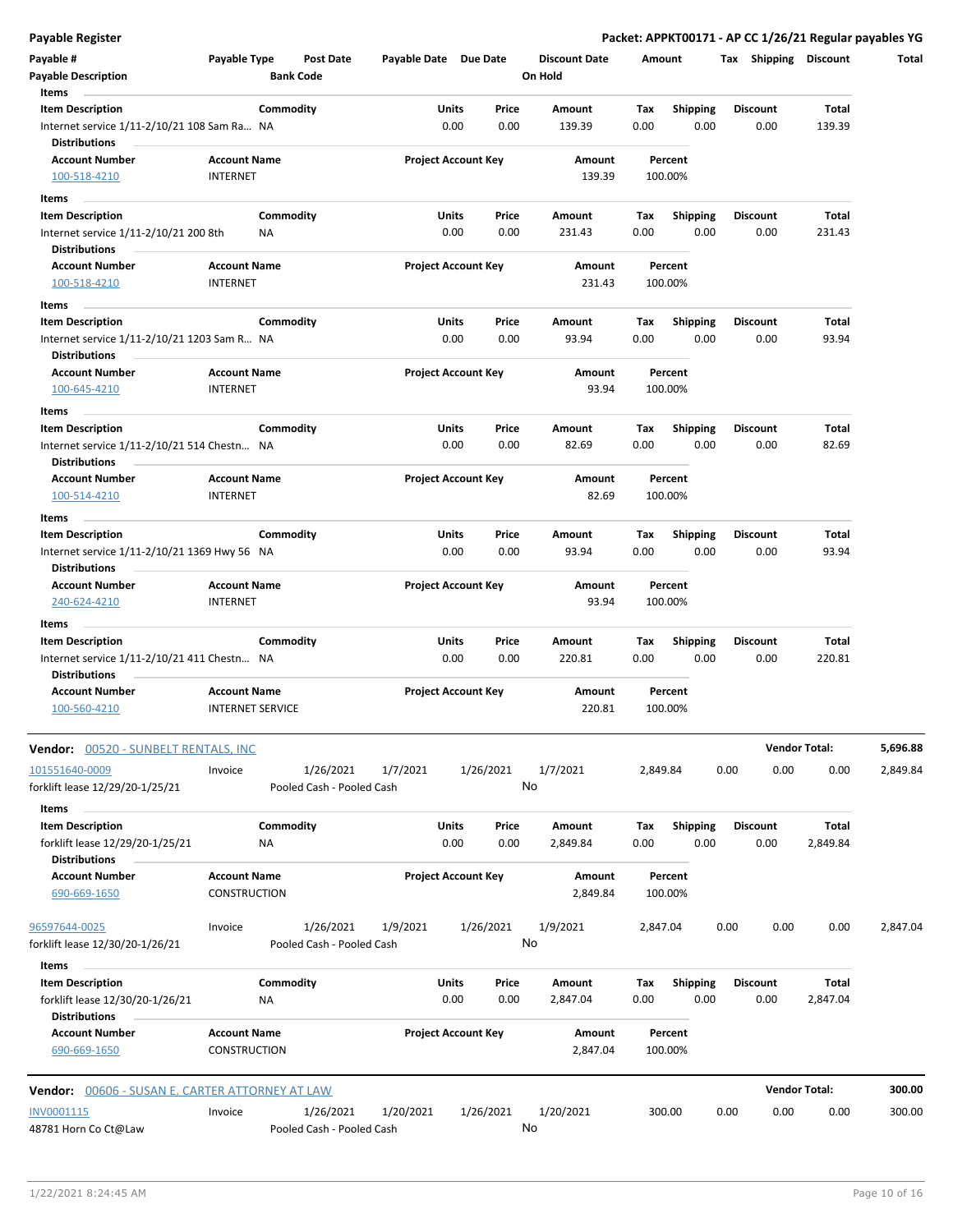| <b>Payable Register</b>                                                                               |                                                       |                                        |                       |                            |                                 |             |                         |      |                         |                       | Packet: APPKT00171 - AP CC 1/26/21 Regular payables YG |
|-------------------------------------------------------------------------------------------------------|-------------------------------------------------------|----------------------------------------|-----------------------|----------------------------|---------------------------------|-------------|-------------------------|------|-------------------------|-----------------------|--------------------------------------------------------|
| Payable #<br><b>Payable Description</b>                                                               | Payable Type<br><b>Bank Code</b>                      | Post Date                              | Payable Date Due Date |                            | <b>Discount Date</b><br>On Hold | Amount      |                         |      |                         | Tax Shipping Discount | Total                                                  |
| Items<br><b>Item Description</b><br>48781 Horn Co Ct@Law<br><b>Distributions</b>                      | Commodity<br>NA                                       |                                        | Units                 | Price<br>0.00<br>0.00      | Amount<br>300.00                | Tax<br>0.00 | <b>Shipping</b><br>0.00 |      | <b>Discount</b><br>0.00 | Total<br>300.00       |                                                        |
| <b>Account Number</b><br>100-410-4240                                                                 | <b>Account Name</b><br><b>INDIGENT ATTORNEY FEES</b>  |                                        |                       | <b>Project Account Key</b> | Amount<br>300.00                |             | Percent<br>100.00%      |      |                         |                       |                                                        |
| Vendor: 00767 - TEXAS DEPT. OF STATE HEALTH SERVICE                                                   |                                                       |                                        |                       |                            |                                 |             |                         |      |                         | <b>Vendor Total:</b>  | 76.86                                                  |
| 2012590<br>Dec 2020 Remote Birth access                                                               | Invoice                                               | 1/26/2021<br>Pooled Cash - Pooled Cash | 1/4/2021              | 1/26/2021                  | 1/4/2021<br>No                  |             | 76.86                   | 0.00 | 0.00                    | 0.00                  | 76.86                                                  |
| Items<br><b>Item Description</b><br>Dec 2020 Remote Birth access<br><b>Distributions</b>              | Commodity<br>NA                                       |                                        | Units                 | Price<br>0.00<br>0.00      | Amount<br>76.86                 | Тах<br>0.00 | <b>Shipping</b><br>0.00 |      | <b>Discount</b><br>0.00 | Total<br>76.86        |                                                        |
| <b>Account Number</b><br>100-409-4890                                                                 | <b>Account Name</b><br><b>COURT COSTS/ARREST FEES</b> |                                        |                       | <b>Project Account Key</b> | Amount<br>76.86                 |             | Percent<br>100.00%      |      |                         |                       |                                                        |
| <b>Vendor:</b> VEN02273 - Texas Juvenile Justice Dept.                                                |                                                       |                                        |                       |                            |                                 |             |                         |      |                         | <b>Vendor Total:</b>  | 170,000.00                                             |
| <b>INV0001108</b><br>FY21 funding                                                                     | Invoice                                               | 1/26/2021<br>Pooled Cash - Pooled Cash | 1/19/2021             | 1/26/2021                  | 1/19/2021<br>No                 | 170,000.00  |                         | 0.00 | 0.00                    | 0.00                  | 170,000.00                                             |
| Items<br><b>Item Description</b><br>FY21 funding                                                      | Commodity<br>ΝA                                       |                                        | Units                 | Price<br>0.00<br>0.00      | Amount<br>170,000.00            | Тах<br>0.00 | <b>Shipping</b><br>0.00 |      | <b>Discount</b><br>0.00 | Total<br>170,000.00   |                                                        |
| <b>Distributions</b><br><b>Account Number</b><br>100-575-9950                                         | <b>Account Name</b><br>JUVENILE PROBATION FUNDING     |                                        |                       | <b>Project Account Key</b> | Amount<br>170,000.00            |             | Percent<br>100.00%      |      |                         |                       |                                                        |
| <b>Vendor:</b> 00344 - TEXAS STATE UNIVERSITY                                                         |                                                       |                                        |                       |                            |                                 |             |                         |      |                         | <b>Vendor Total:</b>  | 50.00                                                  |
| 82325<br>New Court Personnel Seminar 2/9/21 D McWill Pooled Cash - Pooled Cash                        | Invoice                                               | 1/26/2021                              | 1/15/2021             | 1/26/2021                  | 1/15/2021<br>No                 |             | 50.00                   | 0.00 | 0.00                    | 0.00                  | 50.00                                                  |
| Items<br><b>Item Description</b><br>New Court Personnel Seminar 2/9/21 D M NA<br><b>Distributions</b> | Commodity                                             |                                        | Units                 | Price<br>0.00<br>0.00      | Amount<br>50.00                 | Тах<br>0.00 | Shipping<br>0.00        |      | <b>Discount</b><br>0.00 | Total<br>50.00        |                                                        |
| <b>Account Number</b><br>100-455-4270                                                                 | <b>Account Name</b><br>OUT OF COUNTY TRAVEL/TRAINING  |                                        |                       | <b>Project Account Key</b> | Amount<br>50.00                 |             | Percent<br>100.00%      |      |                         |                       |                                                        |
| Vendor: 00265 - TEXHOMA LIMESTONE, INC.                                                               |                                                       |                                        |                       |                            |                                 |             |                         |      |                         | <b>Vendor Total:</b>  | 8,970.70                                               |
| 8233<br>Pct 1 Rock & Gravel-hauling 12/28-31/20                                                       | Invoice                                               | 1/26/2021<br>Pooled Cash - Pooled Cash | 1/6/2021              | 1/26/2021                  | 1/6/2021<br>No                  | 8,970.70    |                         | 0.00 | 0.00                    | 0.00                  | 8,970.70                                               |
| Items<br><b>Item Description</b><br>Pct 1 Rock & Gravel-hauling 12/28-31/20<br><b>Distributions</b>   | Commodity<br>ΝA                                       |                                        | <b>Units</b>          | Price<br>0.00<br>0.00      | Amount<br>8,970.70              | Tax<br>0.00 | <b>Shipping</b><br>0.00 |      | <b>Discount</b><br>0.00 | Total<br>8,970.70     |                                                        |
| <b>Account Number</b><br>210-621-3410                                                                 | <b>Account Name</b><br>R&B MAT. ROCK & GRAVEL         |                                        |                       | <b>Project Account Key</b> | Amount<br>8,970.70              |             | Percent<br>100.00%      |      |                         |                       |                                                        |
| <b>Vendor: 00120 - THE PERRONE LAW FIRM, PLLC</b>                                                     |                                                       |                                        |                       |                            |                                 |             |                         |      |                         | <b>Vendor Total:</b>  | 4,900.00                                               |
| 00473<br>FA-19-44329 Arismendez Dst Ct                                                                | Invoice                                               | 1/26/2021<br>Pooled Cash - Pooled Cash | 12/15/2020            | 1/26/2021                  | 12/15/2020<br>No                | 2,390.00    |                         | 0.00 | 0.00                    | 0.00                  | 2,390.00                                               |
| Items<br><b>Item Description</b><br>FA-19-44329 Arismendez Dst Ct                                     | Commodity<br><b>NA</b>                                |                                        | <b>Units</b>          | Price<br>0.00<br>0.00      | Amount<br>2,390.00              | Tax<br>0.00 | <b>Shipping</b><br>0.00 |      | <b>Discount</b><br>0.00 | Total<br>2,390.00     |                                                        |
| <b>Distributions</b><br><b>Account Number</b><br>100-435-4360                                         | <b>Account Name</b><br>ATTORNEY FEES- CPS CASES       |                                        |                       | <b>Project Account Key</b> | Amount<br>2,390.00              |             | Percent<br>100.00%      |      |                         |                       |                                                        |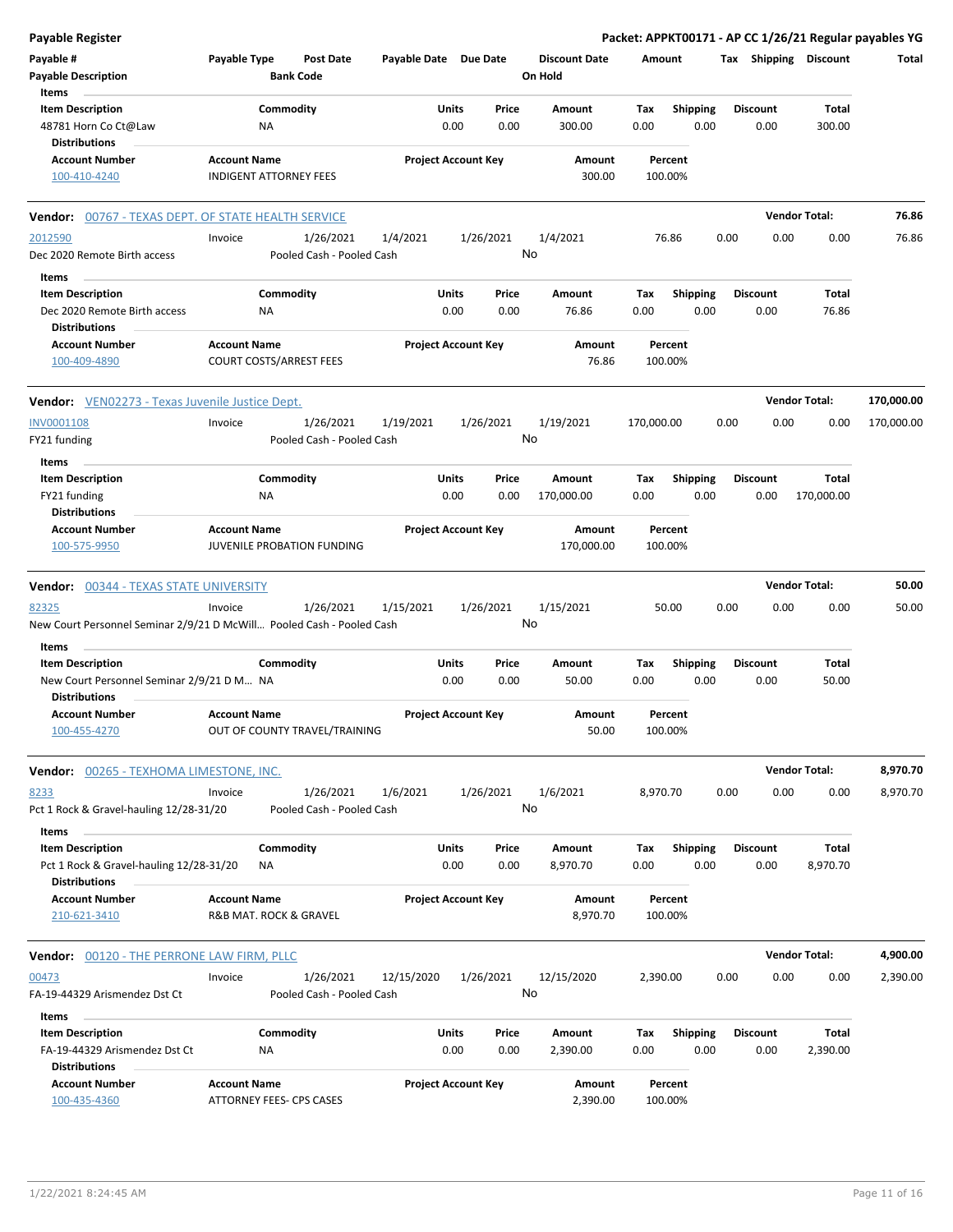| Payable Register                                                   |                     |                          |                                        |                       |                            |               |                                 |                    |                         |      |                         |                      | Packet: APPKT00171 - AP CC 1/26/21 Regular payables YG |
|--------------------------------------------------------------------|---------------------|--------------------------|----------------------------------------|-----------------------|----------------------------|---------------|---------------------------------|--------------------|-------------------------|------|-------------------------|----------------------|--------------------------------------------------------|
| Payable #<br><b>Payable Description</b>                            | Payable Type        | <b>Bank Code</b>         | <b>Post Date</b>                       | Payable Date Due Date |                            |               | <b>Discount Date</b><br>On Hold | Amount             |                         |      | Tax Shipping Discount   |                      | Total                                                  |
| 00476<br>FA-17-43182 Chesser-Bowen Dst Ct                          | Invoice             |                          | 1/26/2021<br>Pooled Cash - Pooled Cash | 12/15/2020            | 1/26/2021                  |               | 12/15/2020<br>No                | 2,510.00           |                         | 0.00 | 0.00                    | 0.00                 | 2,510.00                                               |
| Items                                                              |                     |                          |                                        |                       |                            |               |                                 |                    |                         |      |                         |                      |                                                        |
| <b>Item Description</b><br>FA-17-43182 Chesser-Bowen Dst Ct        |                     | Commodity<br>ΝA          |                                        |                       | Units<br>0.00              | Price<br>0.00 | Amount<br>2,510.00              | Tax<br>0.00        | <b>Shipping</b><br>0.00 |      | <b>Discount</b><br>0.00 | Total<br>2,510.00    |                                                        |
| <b>Distributions</b>                                               |                     |                          |                                        |                       |                            |               |                                 |                    |                         |      |                         |                      |                                                        |
| <b>Account Number</b>                                              | <b>Account Name</b> |                          |                                        |                       | <b>Project Account Key</b> |               | Amount                          | Percent            |                         |      |                         |                      |                                                        |
| 100-435-4360                                                       |                     | ATTORNEY FEES- CPS CASES |                                        |                       |                            |               | 2,510.00                        | 100.00%            |                         |      |                         |                      |                                                        |
| Vendor: 00498 - TOWN OF WINDOM                                     |                     |                          |                                        |                       |                            |               |                                 |                    |                         |      | <b>Vendor Total:</b>    |                      | 41.50                                                  |
| INV0001112<br>Windom water/sewer 11/15-12/15/20                    | Invoice             |                          | 1/26/2021<br>Pooled Cash - Pooled Cash | 12/31/2020            | 1/26/2021                  |               | 12/31/2020<br>No                | 41.50              |                         | 0.00 | 0.00                    | 0.00                 | 41.50                                                  |
| Items<br><b>Item Description</b>                                   |                     | Commodity                |                                        |                       | Units                      | Price         | Amount                          | Tax                | <b>Shipping</b>         |      | <b>Discount</b>         | Total                |                                                        |
| Windom water/sewer 11/15-12/15/20<br><b>Distributions</b>          |                     | ΝA                       |                                        |                       | 0.00                       | 0.00          | 41.50                           | 0.00               | 0.00                    |      | 0.00                    | 41.50                |                                                        |
| <b>Account Number</b>                                              | <b>Account Name</b> |                          |                                        |                       | <b>Project Account Key</b> |               | Amount                          | Percent            |                         |      |                         |                      |                                                        |
| 100-515-4420                                                       | UTILITIES WATER     |                          |                                        |                       |                            |               | 41.50                           | 100.00%            |                         |      |                         |                      |                                                        |
| <b>Vendor:</b> 00160 - TXU ENERGY                                  |                     |                          |                                        |                       |                            |               |                                 |                    |                         |      | <b>Vendor Total:</b>    |                      | 56.23                                                  |
| 054327733499                                                       | Invoice             |                          | 1/26/2021                              | 1/16/2021             | 1/26/2021                  |               | 1/16/2021                       | 28.69              |                         | 0.00 | 0.00                    | 0.00                 | 28.69                                                  |
| #100063401102 Lake Fannin electric                                 |                     |                          | Pooled Cash - Pooled Cash              |                       |                            |               | No                              |                    |                         |      |                         |                      |                                                        |
| Items<br><b>Item Description</b>                                   |                     | Commodity                |                                        |                       | Units                      | Price         | Amount                          | Tax                | <b>Shipping</b>         |      | <b>Discount</b>         | Total                |                                                        |
| #100063401102 Lake Fannin electric<br><b>Distributions</b>         |                     | ΝA                       |                                        |                       | 0.00                       | 0.00          | 28.69                           | 0.00               | 0.00                    |      | 0.00                    | 28.69                |                                                        |
| <b>Account Number</b>                                              | <b>Account Name</b> |                          |                                        |                       | <b>Project Account Key</b> |               | Amount                          | Percent            |                         |      |                         |                      |                                                        |
| 850-520-4400                                                       |                     | UTILITIES ELECTRICITY    |                                        |                       |                            |               | 28.69                           | 100.00%            |                         |      |                         |                      |                                                        |
| 055027636829<br>#900011583831 S Annex electric                     | Invoice             |                          | 1/26/2021<br>Pooled Cash - Pooled Cash | 1/14/2021             | 1/26/2021                  |               | 1/14/2021<br>No                 | 27.54              |                         | 0.00 | 0.00                    | 0.00                 | 27.54                                                  |
| Items                                                              |                     |                          |                                        |                       |                            |               |                                 |                    |                         |      |                         |                      |                                                        |
| <b>Item Description</b>                                            |                     | Commodity                |                                        |                       | Units                      | Price         | Amount                          | Tax                | <b>Shipping</b>         |      | <b>Discount</b>         | Total                |                                                        |
| #900011583831 S Annex electric<br><b>Distributions</b>             |                     | NA                       |                                        |                       | 0.00                       | 0.00          | 27.54                           | 0.00               | 0.00                    |      | 0.00                    | 27.54                |                                                        |
| <b>Account Number</b>                                              | <b>Account Name</b> |                          |                                        |                       | <b>Project Account Key</b> |               | Amount                          | Percent            |                         |      |                         |                      |                                                        |
| 100-513-4400                                                       |                     | UTILITIES ELECTRICITY    |                                        |                       |                            |               | 27.54                           | 100.00%            |                         |      |                         |                      |                                                        |
| Vendor: 00310 - TYLER TECHNOLOGIES, INC.                           |                     |                          |                                        |                       |                            |               |                                 |                    |                         |      |                         | <b>Vendor Total:</b> | 15,050.30                                              |
| 130-118720                                                         | Invoice             |                          | 1/26/2021                              | 2/1/2021              | 2/1/2021                   |               | 2/1/2021                        | 757.47             |                         | 0.00 | 0.00                    | 0.00                 | 757.47                                                 |
| eCitation annual maintenance Mar 21-Feb 22<br>Items                |                     |                          | Pooled Cash - Pooled Cash              |                       |                            |               | No                              |                    |                         |      |                         |                      |                                                        |
| <b>Item Description</b>                                            |                     | Commodity                |                                        |                       | Units                      | Price         | Amount                          | Тах                | <b>Shipping</b>         |      | <b>Discount</b>         | Total                |                                                        |
| eCitation annual maintenance Mar 21-Feb NA<br><b>Distributions</b> |                     |                          |                                        |                       | 0.00                       | 0.00          | 757.47                          | 0.00               | 0.00                    |      | 0.00                    | 757.47               |                                                        |
| <b>Account Number</b><br>100-560-4530                              | <b>Account Name</b> | TYLER/CAD MAINTENANCE    |                                        |                       | <b>Project Account Key</b> |               | Amount<br>757.47                | Percent<br>100.00% |                         |      |                         |                      |                                                        |
|                                                                    |                     |                          |                                        |                       |                            |               |                                 |                    |                         |      |                         |                      |                                                        |
| 130-118784<br>CAD annual maintenance Mar 21-Feb 22                 | Invoice             |                          | 1/26/2021<br>Pooled Cash - Pooled Cash | 2/1/2021              | 2/1/2021                   |               | 2/1/2021<br>No                  | 14,292.83          |                         | 0.00 | 0.00                    | 0.00                 | 14,292.83                                              |
|                                                                    |                     |                          |                                        |                       |                            |               |                                 |                    |                         |      |                         |                      |                                                        |
| Items                                                              |                     |                          |                                        |                       |                            |               |                                 |                    |                         |      |                         |                      |                                                        |
| <b>Item Description</b><br>CAD annual maintenance Mar 21-Feb 22    |                     | Commodity<br>ΝA          |                                        |                       | Units<br>0.00              | Price<br>0.00 | Amount<br>14,292.83             | Tax<br>0.00        | <b>Shipping</b><br>0.00 |      | <b>Discount</b><br>0.00 | Total<br>14,292.83   |                                                        |
| <b>Distributions</b>                                               | <b>Account Name</b> |                          |                                        |                       |                            |               |                                 |                    |                         |      |                         |                      |                                                        |
| <b>Account Number</b><br>100-560-4530                              |                     | TYLER/CAD MAINTENANCE    |                                        |                       | <b>Project Account Key</b> |               | Amount<br>14,292.83             | Percent<br>100.00% |                         |      |                         |                      |                                                        |

**Vendor:** 00480 - VESTED NETWORKS **Vendor Total: 105.00**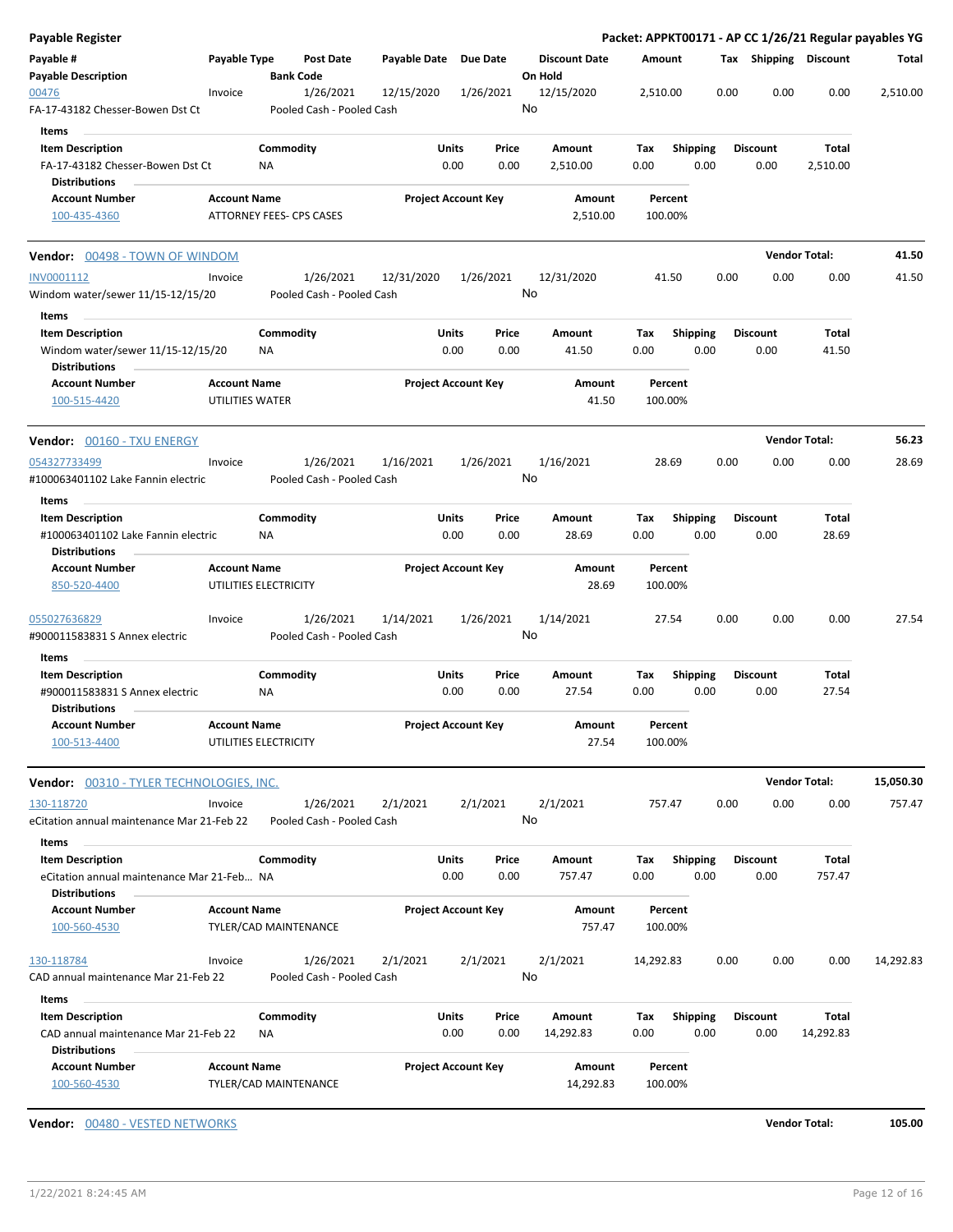| <b>Payable Register</b>                             |                         |                           |                            |              |           |                      |        |                 |      |                       | Packet: APPKT00171 - AP CC 1/26/21 Regular payables YG |        |
|-----------------------------------------------------|-------------------------|---------------------------|----------------------------|--------------|-----------|----------------------|--------|-----------------|------|-----------------------|--------------------------------------------------------|--------|
| Payable #                                           | Payable Type            | Post Date                 | Payable Date Due Date      |              |           | <b>Discount Date</b> | Amount |                 |      | Tax Shipping Discount |                                                        | Total  |
| <b>Payable Description</b>                          |                         | <b>Bank Code</b>          |                            |              |           | On Hold              |        |                 |      |                       |                                                        |        |
| <b>IN9900</b>                                       | Invoice                 | 1/26/2021                 | 1/16/2021                  |              | 1/26/2021 | 1/16/2021            |        | 105.00          | 0.00 | 0.00                  | 0.00                                                   | 105.00 |
| Phone system 2/1-28/21                              |                         | Pooled Cash - Pooled Cash |                            |              |           | No                   |        |                 |      |                       |                                                        |        |
| Items                                               |                         |                           |                            |              |           |                      |        |                 |      |                       |                                                        |        |
| <b>Item Description</b>                             |                         | Commodity                 |                            | <b>Units</b> | Price     | <b>Amount</b>        | Tax    | <b>Shipping</b> |      | <b>Discount</b>       | <b>Total</b>                                           |        |
| Phone system 2/1-28/21                              | <b>NA</b>               |                           |                            | 0.00         | 0.00      | 105.00               | 0.00   | 0.00            |      | 0.00                  | 105.00                                                 |        |
| <b>Distributions</b>                                |                         |                           |                            |              |           |                      |        |                 |      |                       |                                                        |        |
| <b>Account Number</b>                               | <b>Account Name</b>     |                           | <b>Project Account Key</b> |              |           | Amount               |        | Percent         |      |                       |                                                        |        |
| 100-510-4200                                        | <b>TELEPHONE</b>        |                           |                            |              |           | 105.00               |        | 100.00%         |      |                       |                                                        |        |
| Vendor: 00418 - WALMART COMMUNITY                   |                         |                           |                            |              |           |                      |        |                 |      | <b>Vendor Total:</b>  |                                                        | 46.38  |
| INV0001140                                          | Invoice                 | 1/26/2021                 | 1/16/2021                  |              | 1/26/2021 | 1/16/2021            |        | 46.38           | 0.00 | 0.00                  | 0.00                                                   | 46.38  |
| Janitor supplies                                    |                         | Pooled Cash - Pooled Cash |                            |              |           | No                   |        |                 |      |                       |                                                        |        |
| Items                                               |                         |                           |                            |              |           |                      |        |                 |      |                       |                                                        |        |
| <b>Item Description</b>                             |                         | Commodity                 |                            | <b>Units</b> | Price     | Amount               | Tax    | Shipping        |      | <b>Discount</b>       | <b>Total</b>                                           |        |
| Janitor supplies                                    | <b>NA</b>               |                           |                            | 0.00         | 0.00      | 46.38                | 0.00   | 0.00            |      | 0.00                  | 46.38                                                  |        |
| <b>Distributions</b>                                |                         |                           |                            |              |           |                      |        |                 |      |                       |                                                        |        |
| <b>Account Number</b>                               | <b>Account Name</b>     |                           | <b>Project Account Key</b> |              |           | Amount               |        | Percent         |      |                       |                                                        |        |
| 100-518-3320                                        | <b>JANITOR SUPPLIES</b> |                           |                            |              |           | 46.38                |        | 100.00%         |      |                       |                                                        |        |
| <b>Vendor:</b> VEN02269 - Wholesale Electric Supply |                         |                           |                            |              |           |                      |        |                 |      | <b>Vendor Total:</b>  |                                                        | 317.15 |
| S6918596.001                                        | Invoice                 | 1/26/2021                 | 1/4/2021                   |              | 1/26/2021 | 1/4/2021             |        | 317.15          | 0.00 | 0.00                  | 0.00                                                   | 317.15 |
| Pct 3 shop supplies                                 |                         | Pooled Cash - Pooled Cash |                            |              |           | <b>No</b>            |        |                 |      |                       |                                                        |        |
| <b>Items</b>                                        |                         |                           |                            |              |           |                      |        |                 |      |                       |                                                        |        |
| <b>Item Description</b>                             |                         | Commodity                 |                            | <b>Units</b> | Price     | Amount               | Tax    | <b>Shipping</b> |      | <b>Discount</b>       | <b>Total</b>                                           |        |
| Pct 3 shop supplies                                 | <b>NA</b>               |                           |                            | 0.00         | 0.00      | 317.15               | 0.00   | 0.00            |      | 0.00                  | 317.15                                                 |        |
| <b>Distributions</b>                                |                         |                           |                            |              |           |                      |        |                 |      |                       |                                                        |        |
| <b>Account Number</b>                               | <b>Account Name</b>     |                           | <b>Project Account Key</b> |              |           | Amount               |        | Percent         |      |                       |                                                        |        |
| 230-623-3400                                        | <b>SHOP SUPPLIES</b>    |                           |                            |              |           | 317.15               |        | 100.00%         |      |                       |                                                        |        |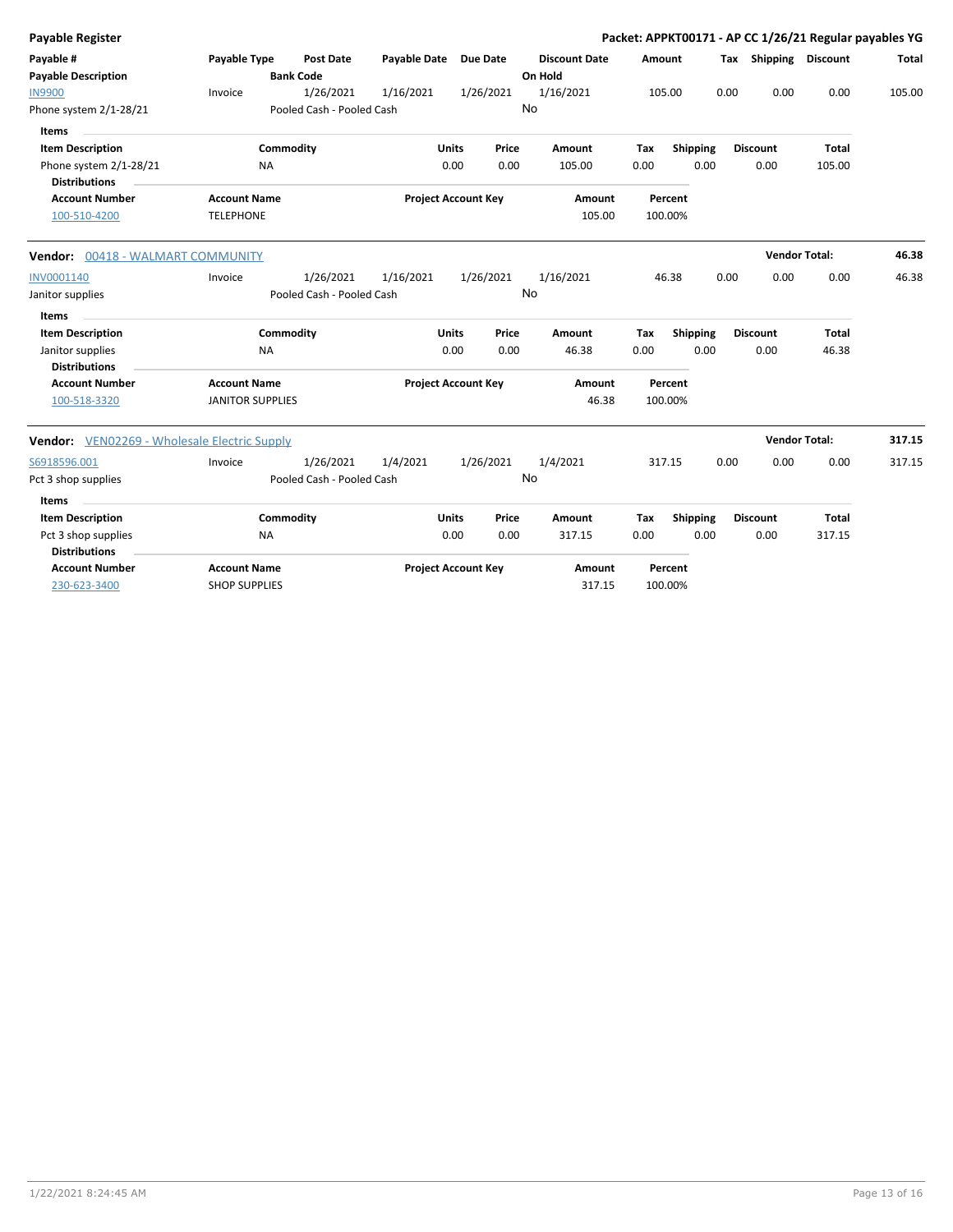# Payable Summary

| Type    | Count               | Gross      | Tax  | Shipping | <b>Discount</b> | Total      | <b>Manual Payment</b> | <b>Balance</b> |
|---------|---------------------|------------|------|----------|-----------------|------------|-----------------------|----------------|
| Invoice | 67                  | 338.979.17 | 0.00 | 0.00     | 0.00            | 338.979.17 | 0.00                  | 338.979.17     |
|         | <b>Grand Total:</b> | 338.979.17 | 0.00 | 0.00     | 0.00            | 338.979.17 | 0.00                  | 338.979.17     |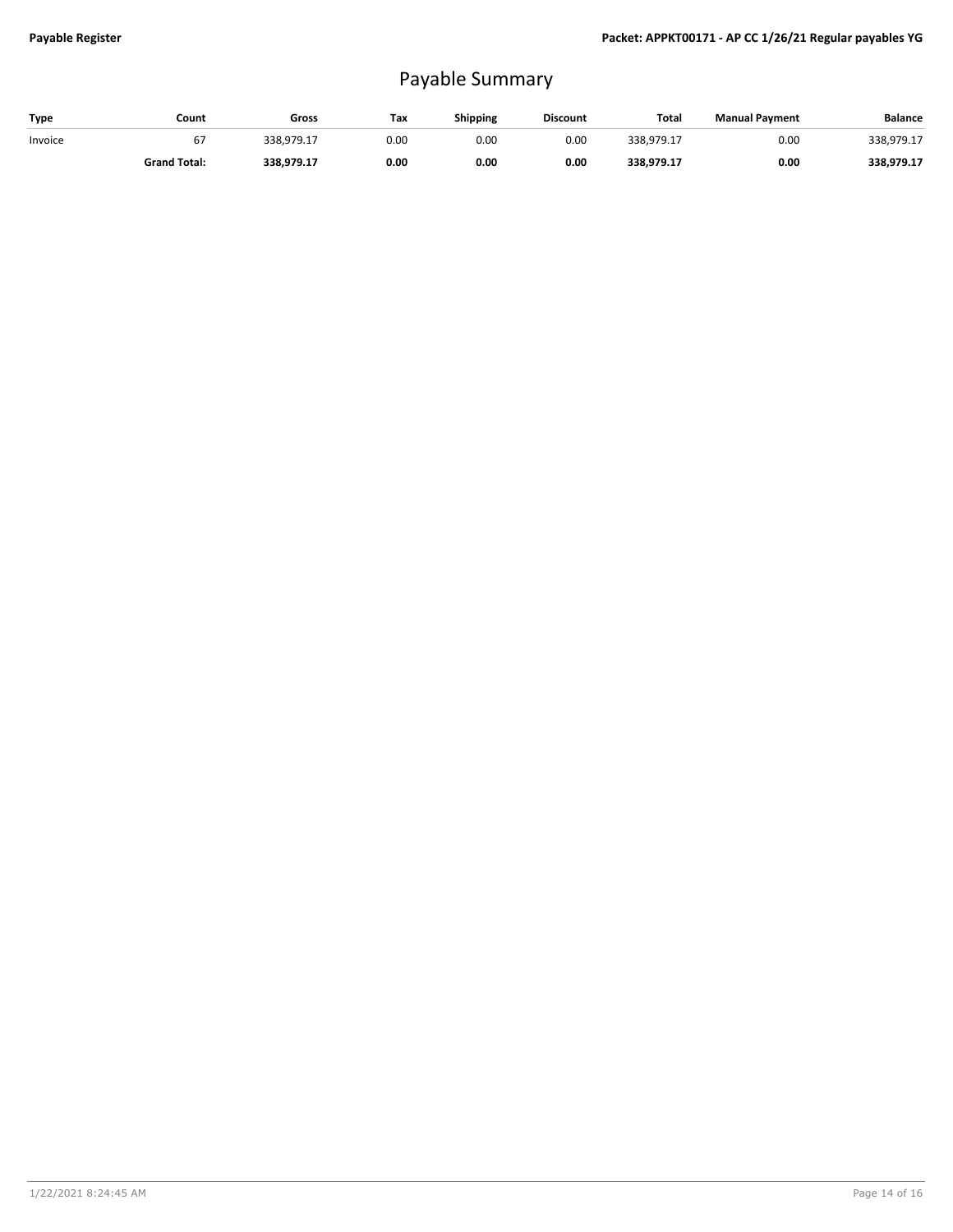## **Account Summary**

| Account                      | Name                              |        | Amount     |
|------------------------------|-----------------------------------|--------|------------|
| 100-409-4890                 | <b>COURT COSTS/ARREST FEES</b>    |        | 76.86      |
| 100-409-4920                 | <b>6TH COURT OF APPEALS FEE</b>   |        | 487.80     |
| 100-410-4240                 | <b>INDIGENT ATTORNEY FEES</b>     |        | 1,000.00   |
| 100-435-4350                 | ATTORNEYS FEES APPEALS CT         |        | 1,250.00   |
| 100-435-4360                 | <b>ATTORNEY FEES- CPS CASES</b>   |        | 5,926.00   |
| 100-435-4370                 | <b>ATTORNEY FEES</b>              |        | 4,864.40   |
| 100-455-4270                 | OUT OF COUNTY TRAVEL/TRAINING     |        | 50.00      |
| 100-475-4380                 | <b>CT.REPORTER-TRANSCRIPTS</b>    |        | 77.00      |
| 100-510-4200                 | <b>TELEPHONE</b>                  |        | 3,621.75   |
| 100-510-4400                 | UTILITIES ELECTRICITY             |        | 231.18     |
| 100-511-4400                 | UTILITIES ELECTRICITY             |        | 224.27     |
| 100-512-4400                 | UTILITIES ELECTRICITY             |        | 605.43     |
| 100-513-4210                 | <b>INTERNET</b>                   |        | 231.43     |
| 100-513-4400                 | UTILITIES ELECTRICITY             |        | 334.84     |
| 100-513-4410                 | UTILITIES GAS                     |        | 269.03     |
| 100-514-4210                 | <b>INTERNET</b>                   |        | 82.69      |
| 100-515-4400                 | UTILITIES ELECTRICITY             |        | 196.20     |
| 100-515-4420                 | <b>UTILITIES WATER</b>            |        | 41.50      |
| 100-516-4400                 | UTILITIES ELECTRICITY             |        | 562.00     |
| 100-518-3320                 | <b>JANITOR SUPPLIES</b>           |        | 46.38      |
| 100-518-4210                 | <b>INTERNET</b>                   |        | 1,054.18   |
| 100-518-4400                 | UTILITIES ELECTRICITY             |        | 844.01     |
| 100-518-4410                 | <b>UTILITIES GAS</b>              |        | 223.13     |
| 100-540-4400                 | UTILITIES ELECTRICITY             |        | 447.78     |
| 100-555-4410                 | ANIMAL CONTROL OFFICER/SERVICES   |        | 807.68     |
| 100-560-2500                 | <b>EMPLOYEE PHYSICALS</b>         |        | 125.00     |
| 100-560-3110                 | <b>POSTAGE</b>                    |        | 38.77      |
| 100-560-4210                 | <b>INTERNET SERVICE</b>           |        | 220.81     |
| 100-560-4530                 | TYLER/CAD MAINTENANCE             |        | 15,050.30  |
| <u>100-560-4540</u>          | R & M AUTOMOBILES                 |        | 52.00      |
| 100-575-9950                 | <b>JUVENILE PROBATION FUNDING</b> |        | 170,000.00 |
| 100-590-4540                 | R&M AUTO                          |        | 129.00     |
| 100-640-4400                 | UTILITIES ELECTRICITY             |        | 365.16     |
| 100-645-4210                 | <b>INTERNET</b>                   |        | 93.94      |
| 100-665-4210                 | <b>INTERNET</b>                   |        | 64.99      |
|                              |                                   | Total: | 209,695.51 |
|                              |                                   |        |            |
| Account                      | Name                              |        | Amount     |
| 210-621-3410                 | R&B MAT. ROCK & GRAVEL            |        | 10,042.50  |
| 210-621-4270                 | OUT OF COUNTY TRAVEL/TRAINING     |        | 56.00      |
| 210-621-4400                 | UTILITY ELECTRICITY               |        | 164.39     |
| 210-621-4580                 | <b>R&amp;M MACHINERY PARTS</b>    |        | 14.50      |
|                              |                                   | Total: |            |
|                              |                                   |        | 10,277.39  |
| Account                      | Name                              |        | Amount     |
| 220-622-3440                 | R&B MAT. ASPHALT/RD OIL           |        | 2,013.00   |
|                              | OUT OF COUNTY TRAVEL/TRAINING     |        | 56.00      |
| 220-622-4270                 | R&M MACHINERY GAS & OIL           |        | 20.00      |
| 220-622-4570<br>220-622-4600 | EQUIPMENT RENTAL/LEASE            |        | 5,610.00   |
|                              |                                   | Total: |            |
|                              |                                   |        | 7,699.00   |

| Account      | Name                          | Amount |
|--------------|-------------------------------|--------|
| 230-623-3400 | <b>SHOP SUPPLIES</b>          | 317.15 |
| 230-623-4270 | OUT OF COUNTY TRAVEL/TRAINING | 358.40 |
| 230-623-4400 | UTILITY ELECTRICITY           | 278.30 |